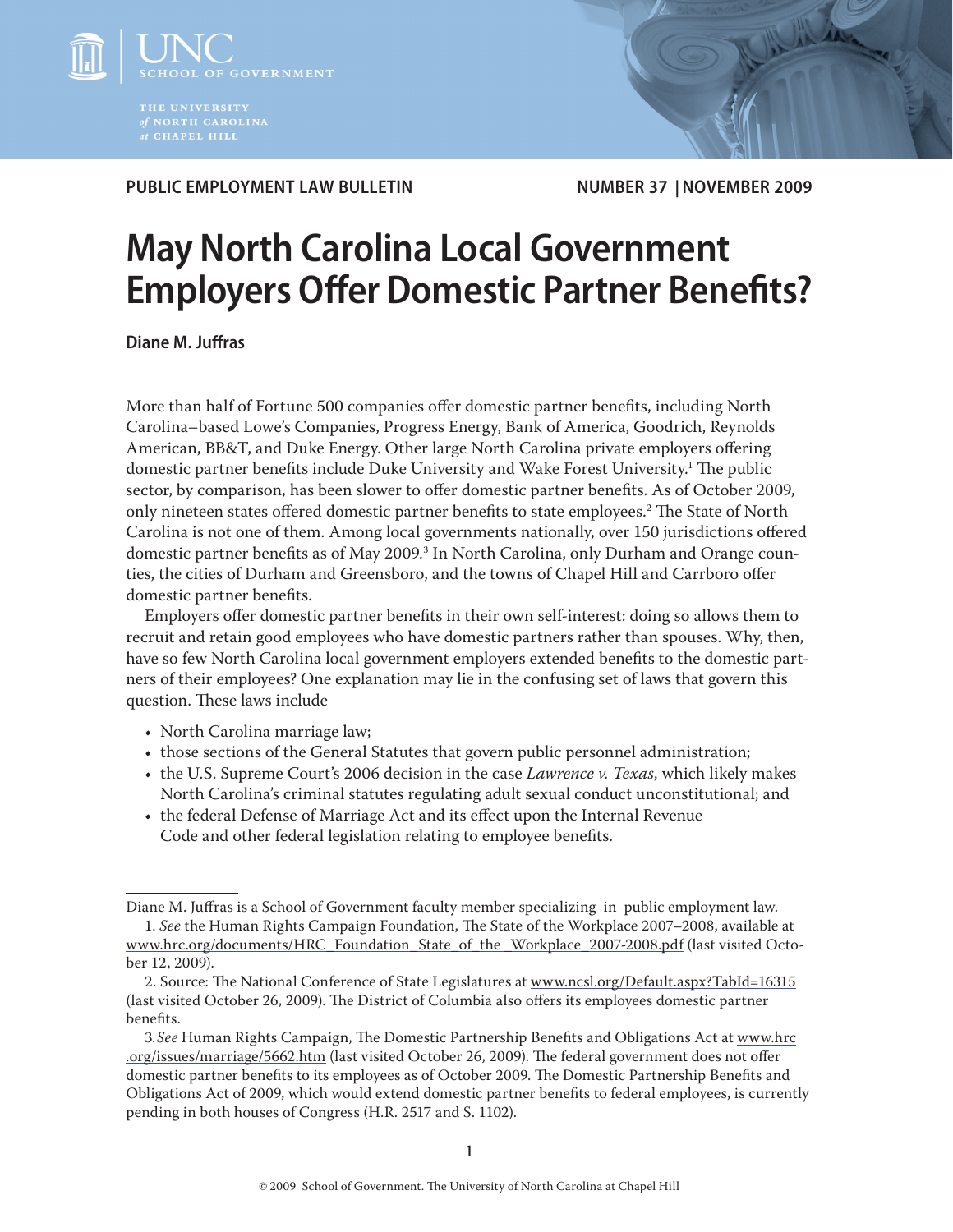This bulletin explains the law governing the ability of North Carolina local government employers to offer domestic partner benefits. The first section discusses the legal status in North Carolina of same-sex marriages and civil unions performed in other states: Must North Carolina public employers recognize out-of-state same-sex marriages and civil unions for employee benefits purposes? The second section discusses the legal authority for North Carolina local government employers to offer domestic partner benefits: May a North Carolina public employer, if it wants to, offer benefits such as health, life, or other insurance coverage, to domestic partners? The third and final section discusses the federal Defense of Marriage Act (DOMA) and its relationship to federal laws governing employee benefits: What limitations does it place on a North Carolina local government employer's ability to offer federally created benefits, such as Family and Medical Leave Act (FMLA) leave and flexible-spending accounts, to domestic partners?

#### **Domestic Partner: A Definition**

Just what does the term *domestic partner* mean in the context of employee benefits? There is no single, overriding legal definition. The term is generally used to refer to two persons living together in a long-term, committed relationship without the benefit of marriage. Domestic partners may be either opposite-sex (heterosexual) couples or same-sex (homosexual or gay) couples. Opposite-sex couples choose to live together without getting married for personal reasons. Same-sex couples generally do not have a choice about whether or not to get married, except in a handful of states that either allow same-sex marriages or offer civil unions between samesex couples. North Carolina does neither. For the purposes of this bulletin, the term *domestic partner* refers to both opposite-sex and same-sex domestic partners. Where the distinction is relevant, the bulletin uses the terms *opposite-sex domestic partner* or *same-sex domestic partner* as appropriate.

# **Are North Carolina Public Employers Legally Required to Offer Benefits to Same-Sex Spouses Married or Legally Joined in Another State?**

Becky is a long-time employee of the city of Paradise, North Carolina. Her employment records show her status as single, and she has never claimed any dependents for tax-withholding or benefits purposes. Upon returning from a recent vacation in New England, Becky presents the city's human resources director with a notarized marriage certificate recording the legal marriage of Becky and her same-sex partner, Sue, in the state of Connecticut. I've finally gotten married! Becky exclaims. I'd like to enroll my spouse, Sue, for coverage under the city's health insurance plan. This is the first time that the human resources director has gotten such a request. Must the city offer the group health insurance coverage generally available to the husbands and wives of city employees to Sue as well?

The answer is "no." North Carolina public employers do not have to provide the same benefits to same-sex spouses married or joined in civil unions in other states that they provide to married opposite-sex spouses of their employees.

In North Carolina, it is not possible for an employee with a same-sex domestic partner to claim any formal recognition of the relationship. Under North Carolina law, only a man and a woman may marry one another. Section 51-1 of the North Carolina General Statutes [hereinafter G.S.] provides that "a valid and sufficient marriage is created by the consent of a male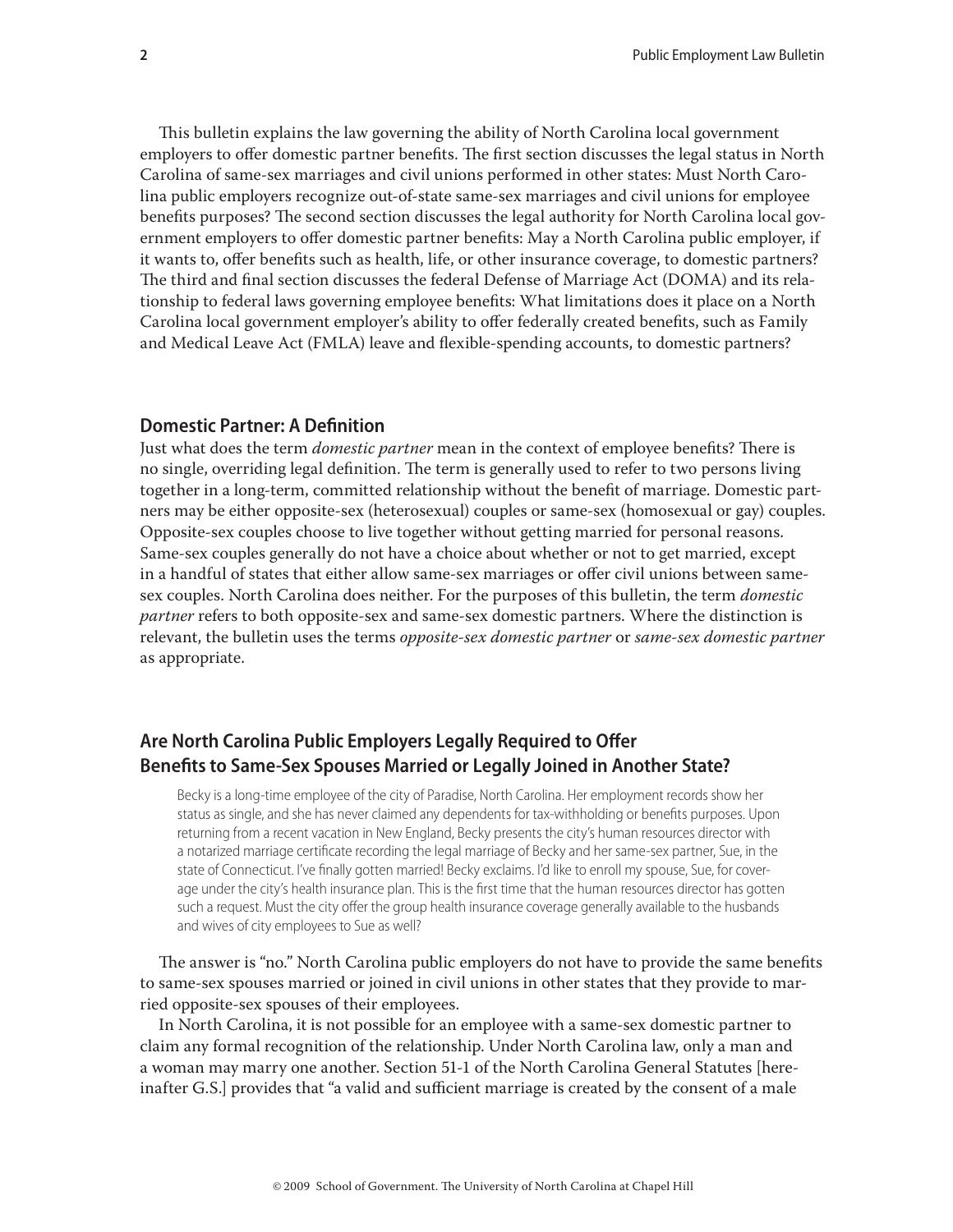and female person who may lawfully marry . . . ." Other sections of G.S. Chapter 51 set forth in detail requirements such as age, competency, and family relationship that must be met before a man and a woman may marry.<sup>4</sup> As for marriages performed in other states, the 1996 federal law known as the Defense of Marriage Act allows states to regard marriages legally performed in other states as invalid if they are between two persons of the same gender. Section 2 of the Defense of Marriage Act, which is codified at 28 U.S.C. § 1738C, says

No State, territory, or possession of the United States . . . shall be required to give effect to any public act, record, or judicial proceeding of any other State, territory or possession . . . respecting a relationship between persons of the same sex that is treated as a marriage under the laws of such other State, territory, [or] possession . . . or a right or claim arising from such a relationship.5

Following passage of the federal Defense of Marriage Act, the North Carolina General Assembly enacted G.S. 51-1.2, which says that "marriages, whether created by common law, contracted, or performed outside of North Carolina, between individuals of the same gender are not valid in North Carolina."

Some states that limit marriage to a man and a woman have nonetheless created civil unions or domestic partner registries to give formal recognition to committed same-sex domestic partnerships and have amended state insurance laws to mandate inclusion of such partners among those eligible for inclusion in a single insurance policy. These civil unions certainly have a status no greater than marriage, so it seems clear that under G.S. 51-1.2 civil unions recognized in other states are not valid in North Carolina.

Thus, under G.S. 51-1.2, a North Carolina public employer does not legally have to extend the same benefits offered for opposite-sex spouses to an employee's same-sex partner, even if the employee presents a marriage certificate or civil union certificate from a state where such unions are recognized.<sup>6</sup>

<sup>4.</sup> For an overview of marriage law in North Carolina, see Janet Mason, "Marriage in North Carolina," *Popular Government*, Vol. 71, No.2, Winter 2006 (School of Government: Chapel Hill), pp. 26–36, available online at www.sog.unc.edu/pubs/electronicversions/pg/pgwin06/article3.pdf.

<sup>5.</sup> Whether or not this section of the Defense of Marriage Act violates the Full Faith and Credit Clause of the United States Constitution is an issue that has not reached the United State Supreme Court or any federal court of appeals. The Full Faith and Credit Clause, Article IV, Section 1, of the U.S. Constitution, says that "full faith and credit shall be given in each state to the public acts, records, and judicial proceeding of every other state."

<sup>6.</sup> States currently recognizing either same-sex marriages or forms of domestic partnership include Connecticut (marriages); Iowa (marriages); Massachusetts (marriages); Vermont (marriages effective September 2009); California (authorized marriage between June 16, 2008, and November 8, 2008; recognized domestic partnerships both before and after); New Hampshire (civil unions; same-sex marriage effective January 1, 2010); New Jersey (civil unions); District of Columbia (domestic partnerships); New York (domestic partnerships; recognizes same-sex marriages entered into in other states); Oregon (domestic partnerships); Washington (domestic partnerships); Nevada (domestic partnerships); Hawaii (reciprocal beneficiary status for same-sex couples). Source: Human Rights Campaign at www.hrc.org/documents/ Relationship\_Recognition\_Law/Map.pdf (last visited October 12, 2009).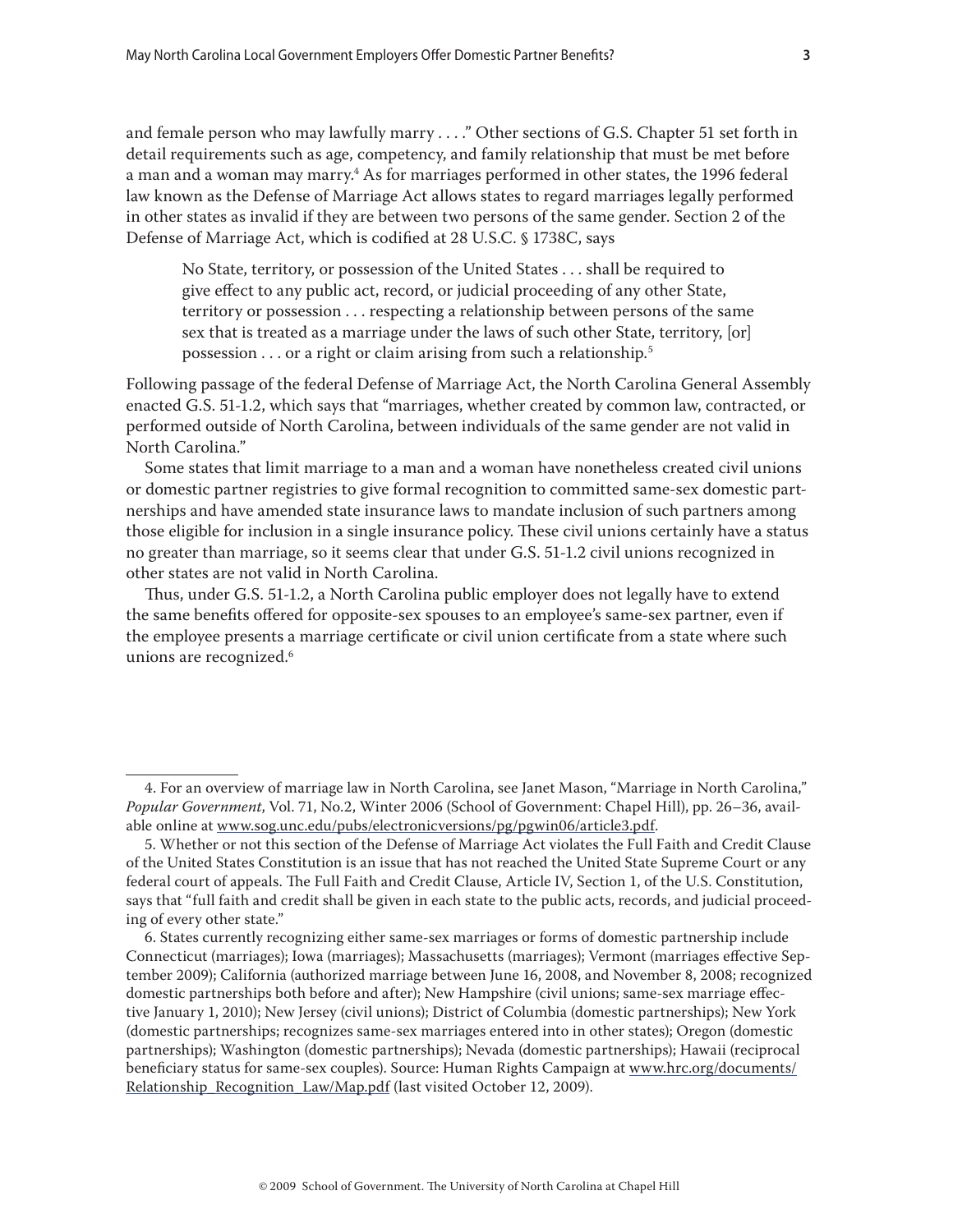# **May North Carolina Local Government Employers Offer Domestic Partner Benefits If They Want To?**

When Becky requests to enroll Sue as a spouse in the city's group health insurance program, the human resources director tells Becky that under North Carolina law, the Connecticut marriage is not valid, and therefore she cannot enroll Sue as a spouse.

But the human resources director and the city manager are worried that Becky—a talented, energetic employee who has been wooed by other employers before—will leave. They therefore propose to the city council that it amend the personnel policy to allow the domestic partners of city employees to participate in the city's group health insurance plan, and all of its other group insurance plans, on the same basis as husbands and wives of employees. The manager and human resources director stress that the inclusion of domestic partners in the group plan will not increase the city's costs, as spouses of city employees participate on a wholly contributory basis—that is, while the city pays the entire premium for its employees, the employee is responsible for paying the premiums for spouses and dependents.

The council wisely asks the city attorney for her opinion on whether it may open coverage to domestic partners. Whether North Carolina local governments have the authority to offer domestic partner benefits is a complex issue, the city attorney says. The logical place to start, she continues, is by considering where the city gets its authority to provide employee benefits in the first place.

#### **The North Carolina Constitution and Local Governments**

The North Carolina Constitution gives the North Carolina General Assembly the authority to create local governments and to give those local government units the powers and duties that it deems fit.<sup>7</sup> Not surprisingly, the General Assembly has granted all local government entities the authority to hire and fire employees. In the case of cities, counties, and mental health authorities (or local management entities—LMEs—as they are now known), the General Assembly has also granted them express authority to determine employee benefits. The General Statutes do not, however, anywhere expressly address whether local government employers may offer benefits to the domestic partners—same-sex or opposite-sex—of their employees. The authority given to local governments to design employee benefits programs is broad, however. The question, then, is whether this broad authority includes authority to offer domestic partner benefits. The answer to this question appears to be a qualified "yes."

#### **The General Statutes and Local Government Employee Benefits**

G.S. 160A-162(a) grants to city councils the power to "fix or approve the schedule of pay, expense allowances and other compensation for all city employees . . . ," while subsection (b) gives city councils the authority to "purchase life, health, and any other forms of insurance for the benefit of all or any class of *city employees and their dependents*, and may provide other fringe benefits for city employees" (emphasis added). For counties, G.S. 153A-92(a) and (d) grant similar, but not identical, authority to boards of commissioners with respect to county employees, and G.S. 122C-156(b) does so with respect to area authority (LME) employees—the respective boards are given authority to purchase insurance for employees, but no mention is made of dependents. For whatever reason, the General Assembly has not given other local government employers water and sewer authorities, public health authorities, local ABC boards, and regional councils of government—the same sort of explicit authority to provide benefits to their employees, but

<sup>7.</sup> N.C. Const. art. VII, § 1.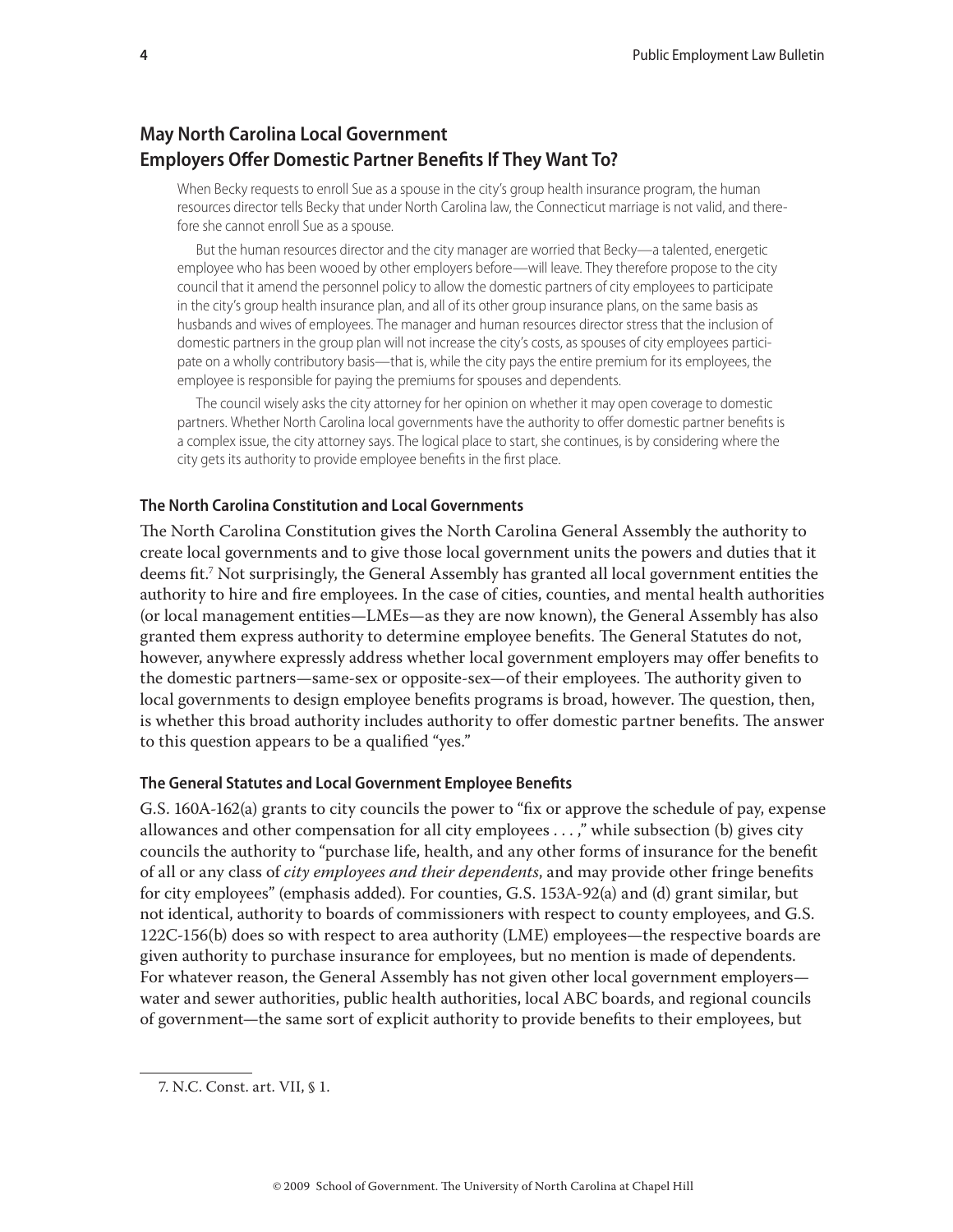such authority is presumed by more general grants of power to hire employees or set employee salaries or compensation.<sup>8</sup>

The General Assembly has also granted city and county governing boards the authority to adopt policies regarding annual leave, sick leave, hours of employment, holidays, working conditions, "and *any other measures that promote the hiring and retention of capable, diligent, and honest career employees*"9 (emphasis added). Again, such authority is presumed to be granted to other units of local government by the more general grants of power to hire employees and set their compensation.

For the most part, the General Statutes are permissive, giving local governing boards the power to offer benefits and policies without requiring that they do so. Because these grants of authority are broadly worded, they allow local government employers the discretion to fashion benefits packages that respond to the changing demands of the labor market or to adopt whatever measures they think likely to promote "the hiring and retention of capable, diligent, and honest career employees."

In summary, the city attorney tells the council, the General Statutes give the city two kinds of authority. The first is the authority to purchase health insurance for employees and their dependents. The second is the authority to take any measure that will help the city hire and retain good employees. Therefore, if Sue qualifies as a dependent of Becky, the city may allow her to participate in the city's group health plan on the same terms as do other dependents. If Sue does not qualify as a dependent within the meaning of G.S. 160A-162, the city has the separate and independent authority to authorize the extension of insurance and other benefits to domestic partners if it believes—as do the manager and human resources director—that this will help retain Becky and other talented employees like her.

#### A Small, but Potentially Significant, Difference between the

#### *Authority Given to Cities and Counties to Purchase Insurance Benefi ts*

As the city attorney has explained to the Paradise City Council, the city has two bases of authority for offering domestic partner benefits. The first derives from G.S. 160A-162(b), which explicitly says that a city council may purchase insurance benefits for city employees and their dependents. Do counties and mental health authority LMEs have the same authority to offer insurance benefits to dependents? The answer is almost certainly "yes," even though the city and county statutes are not quite the same.

G.S. 153A-92(d) and 122C-156(b) differ from their city counterpart in that they do not explicitly mention dependents but instead authorize the purchase of "life insurance or health insurance or both" for the benefit of "all or any class of  $\ldots$  officers and employees as part of their compensation." In reality, of course, almost all counties and LMEs allow dependents of their employees—spouses and dependent children of employees—to participate in their group health plans. Perhaps we are to assume that authority from the practice of employers generally. Perhaps it is derived from the authority granted to city, county, and mental health authority employers alike in the sentences that follow the grant of authority to purchase insurance: "The council may provide other fringe benefits for city employees" [G.S. 160A-162(b)]; "A county may provide other fringe benefits for county officers and employees"  $[G.S. 153A-92(d)]$ ; "An area authority may

<sup>8.</sup> For water and sewer authorities, see G.S. 162A-6(a)(11); for public health authorities, see G.S. 130A-35.3(a)(7); for local ABC boards, see G.S. 18B-701(3) and (8); for regional councils of government, see G.S. 160A-475(2). For public school systems and community colleges, see the discussion on page 13 of this bulletin.

<sup>9.</sup> *See* G.S. 160A-164 and 153A-94.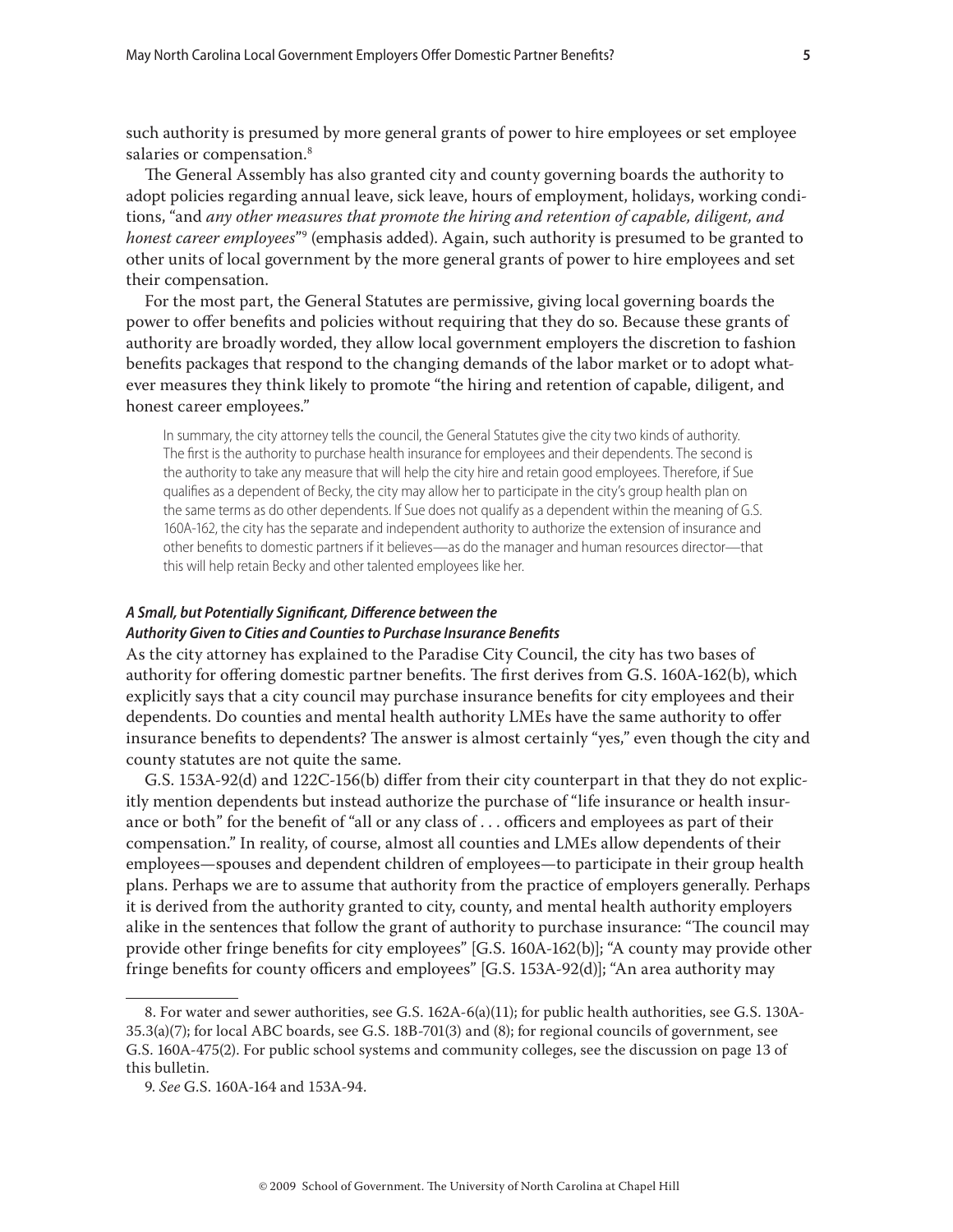provide other fringe benefits for authority officers and employees" [G.S. 122C-156(b)]. In any event, the following discussion about the meaning of the term *dependents* in G.S. 160A-162(b) does not apply to counties and mental health authority LMEs. If we interpret the General Statutes strictly, counties and LMEs may only look to the grant of authority to take measures to hire and retain "capable, diligent and honest career employees" for the authority to offer domestic partner benefits.

## **Does a North Carolina Local Government Employer's Authority**

## to Offer Insurance Benefits Include the Authority to Offer Domestic Partner Benefits? *Interpreting the General Assembly's Intent:*

#### *Are Domestic Partners Dependents within the Meaning of G.S. 160A-162?*

The North Carolina General Assembly's explicit grant of authority to cities to offer employee benefits says that such benefits may be purchased for "employees and dependents."<sup>10</sup> The statute, however, does not define the term *dependents*. In states like North Carolina, where local government derives its power from the legislature, it is the language and intent of the General Assembly that must be interpreted where a term is undefined and ambiguous. $11$ 

The rule for construing legislative grants of power for cities and counties is set forth in the General Statutes:

It is the policy of the General Assembly that the cities [*in G.S. 153A-4, read* "the counties"] of this State should have adequate authority to exercise the powers, duties, privileges, and immunities conferred upon them by law. To this end, the provisions of this Chapter and of city charters [*in G.S. 153A-4, read* "and of local acts"] shall be *broadly construed and grants of power shall be construed to include any additional and supplementary powers* that are reasonably necessary or expedient to carry them into execution and effect: Provided, that *the exercise of such additional or supplementary powers shall not be contrary to State or federal law or to the public policy of this State* [emphases added].<sup>12</sup>

The North Carolina Supreme Court has interpreted this statute to mean that the General Assembly has given the courts a legislative mandate "to construe in a broad fashion the provisions and grants of power contained in Chapter 160A." The court contrasted this directive to construe grants of authority to cities and counties broadly with a more restrictive rule of statutory construction known as Dillon's Rule, which would limit the powers of local governments only to those expressly granted or necessarily and fairly implied by the grant of power and essential to the accomplishment of the declared objects and purposes of the local unit. The North Carolina Supreme Court found that although Dillon's Rule had once been the rule of statutory construction in North Carolina for interpreting municipal powers, it had been replaced by G.S. 160A-4 when the General Statutes relating to municipal powers were revised in 1971.<sup>13</sup>

<sup>10.</sup> *See* G.S. 160A-162(b) and 153A-92(b).

<sup>11.</sup> In contrast, local governments that receive their powers through a state constitution are considered to have more latitude in exercising their authority and are known as "home-rule states."

<sup>12.</sup> *See* G.S. 160A-4 and 153A-4.

<sup>13.</sup> *See* Homebuilders Ass'n of Charlotte, Inc. v. City of Charlotte, 336 N.C. 37, 43–44 (1994) (this case involved whether a city had the power to impose regulatory user fees). *See also* Bellsouth Telecomms., Inc. v. City of Laurinburg, 168 N.C. App. 75, 79-83 (2005). The more recent case of *Durham Land Owners Association v. County of Durham*, 177 N.C. App. 629, 634, *rev. denied*, 615 S.E.2d 660 (2006), is not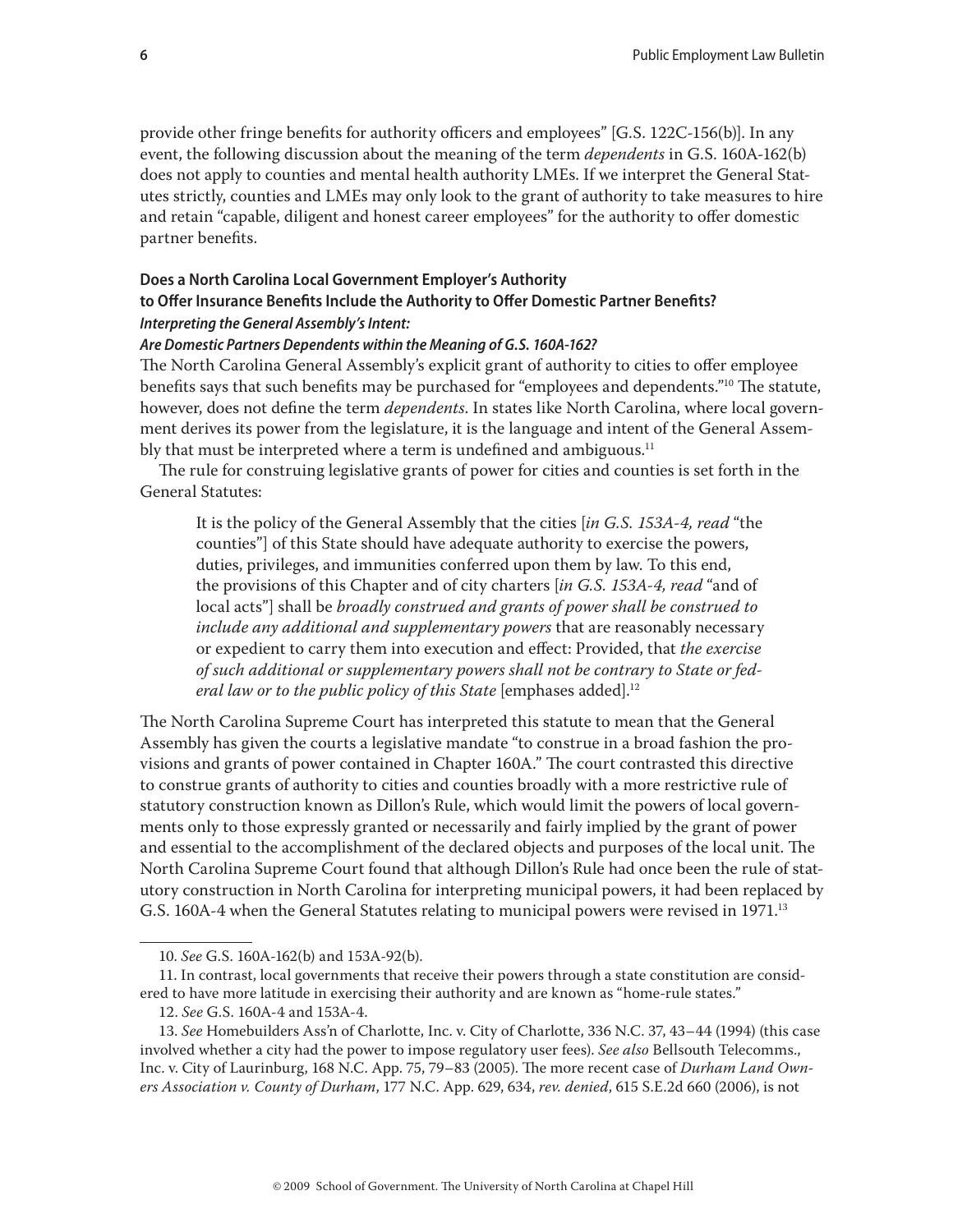So, the city attorney tells the council, we are told to construe the term dependents broadly and the city's power to offer benefits broadly. But once we have done that, she continues, the General Statutes also tell us to ensure that the way in which the city exercises that power is not inconsistent with federal or state law or with North Carolina public policy. Well, let's get started.

**Broadly construing the term** *dependent***.** As noted earlier, the term *dependent* has no single legal definition, nor is it defined by G.S. 160A-162(b), the statute that grants city councils the authority to purchase health and other insurance products for employees and dependents. North Carolina appellate courts look to dictionary definitions when seeking the plain meaning of a term in the absence of statutory definition, because it is a well-established rule of statutory construction that where "a statute contains a definition of a word used therein, that definition controls, but nothing else appearing, words must be given their common and ordinary meaning."<sup>14</sup>

For example, the North Carolina Supreme Court turned to *Black's Law Dictionary* to define *base pay*, *pay*, *base*, *base compensation*, and *rate* in the case *Bowers v. the City of High Point*, which required the court to interpret the meaning of the phrase "base rate of compensation."<sup>15</sup> In the case *Knight Publishing Co. v. Charlotte-Mecklenburg Hospital Authority*, the North Carolina Court of Appeals turned to the *American Heritage Dictionary* when interpreting the term *gathered* as used in a statute's definition of *personnel file*.<sup>16</sup> In a more recent case, the court of appeals looked to the *American Heritage Dictionary* for the definition of *substantial* and to *Black's Law Dictionary* for the definition of *emotional distress*, because the statute authorizing the issuance of civil no-contact orders used but did not define the term *substantial emotional distress*. 17 In a case involving interpretation of the word *church* in a zoning regulation, the North Carolina Court of Appeals turned to *Webster's Third International Dictionary* for guidance in ascertaining that word's "plain and ordinary meaning" because *church* was not defined in the ordinance in question.<sup>18</sup>

In interpreting the term *dependent* as used in G.S.160A-162, therefore, a North Carolina court would likely look to the plain meaning of the term as defined in a dictionary. The *Random House Dictionary of the English Language* defines the word as meaning "a person who

inconsistent with these earlier opinions, as the court in *Durham Land Owners Ass'n* found that G.S. 153A-4 was not implicated since the term at issue ( *fees*) was unambiguous when considered in light of other sections of the statute in question.

For a discussion of North Carolina's move away from Dillon's Rule, see Frayda Bluestein, "Do North Carolina Governments Need Home Rule?" *Popular Government*, Fall 2006, pp. 15–24, an abridged version of Frayda Bluestein, *Do North Carolina Governments Need Home Rule?* N.C. L. Rev. 1983 (2006).

14. *See In re* Clayton-Marcus Co., 286 N.C. 215, 219 (1974); Knight Publ'g Co. v. Charlotte-Mecklenburg Hosp. Auth., 172 N.C. App. 486, 492, *rev. denied*, 360 N.C. 176 (2005).

15. *See* Bowers v. the City of High Point, 339 N.C. 413, 419–20 (1994).

16. *See Knight Publ'g Co.*, 172 N.C. App. at 492.

17*. See* Ramsey v. Harman**,** 191 N.C. App. 146 (2008).

18. *See* Hayes v. Fowler, 123 N.C. App. 400, 406 (1996). For examples of the courts' reliance on dictionary definitions to find the plain meaning of a statutory term in criminal cases, see State v. Ramos, 176 N.C. App. 769 (2006) (unpublished disposition) at \*3 (looking to the *American Heritage Dictionary* definition of the terms *lewd* and *licentious* when those words were not defined in connection with the elements of the criminal offense of taking liberties with a child). *See also* State v. Manley, 95 N.C. App. 213, 217, *disc. review denied*, 325 N.C. 712 (1989) (referring to *Webster's Th ird International Dictionary*); State v. Wilson, 87 N.C. App. 399, 402 (1987), *rev. denied*, 321 N.C. 479 (1988) (same).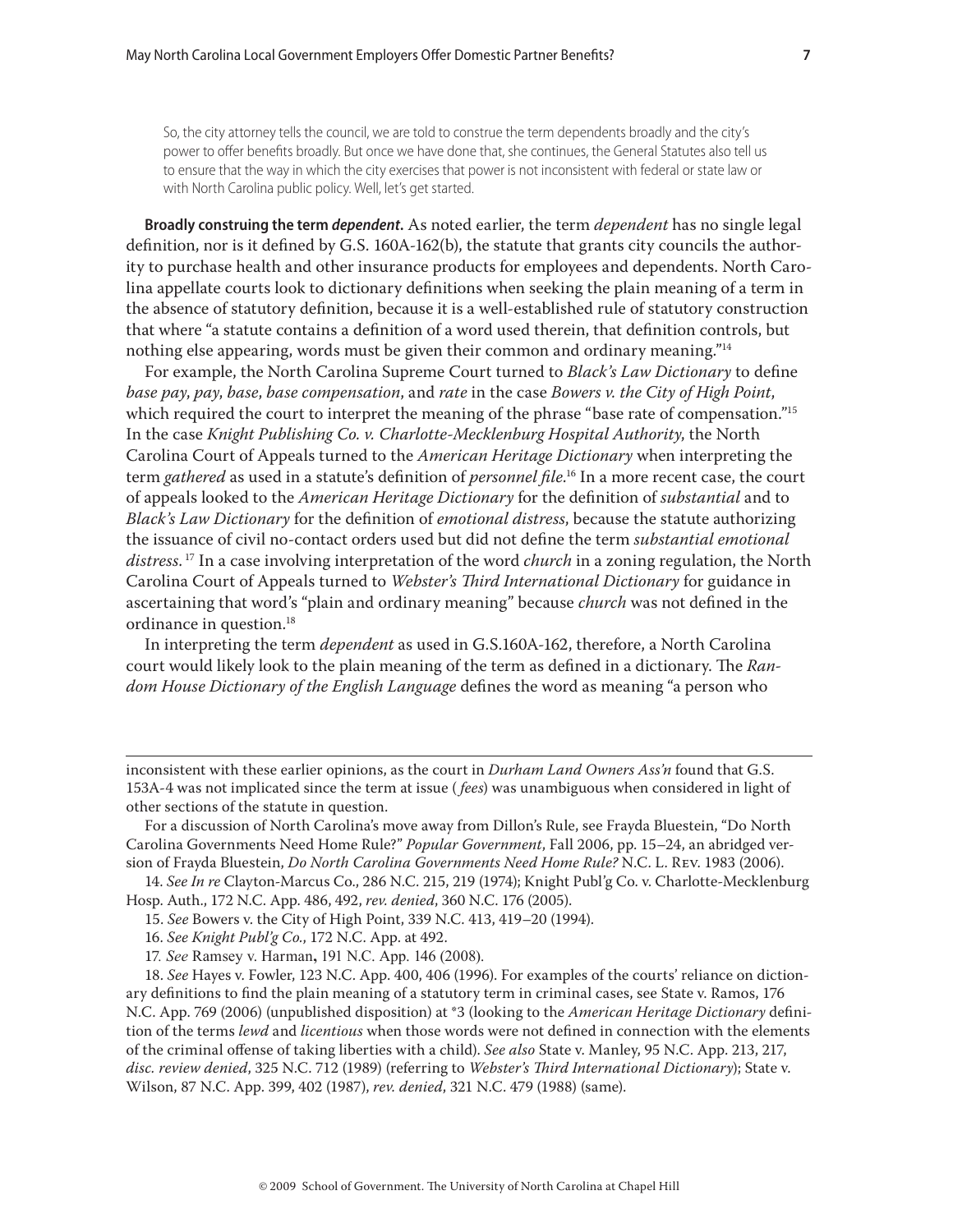depends on or needs someone or something for aid, support, favor, etc.<sup>"19</sup> The *American Heritage Dictionary* defines *dependent* as "one who relies on another especially for financial support."<sup>20</sup> Merriam-Webster's Online Dictionary defines *dependent* as one "relying on another for support."<sup>21</sup> *Black's Law Dictionary* has a similar definition—"one who relies on another for support; one not able to exist or sustain oneself without the power or aid of someone else." $22$ Two points about these dictionaries' definitions of *dependent* are worth noting. First, none of the dictionaries makes financial support a necessary element of the definition of *dependent*.<sup>23</sup> Second, none of the entries defines a *dependent* as a person who is wholly or completely relying on another person for support. In other words, the dictionary definitions of *dependent* allow for interdependency as well as total dependency. The plain, ordinary meaning of *dependent* appears to be someone who relies on another wholly or in part for financial, emotional, physical, or other support.

Returning to the General Statute's grant of authority to city employers "to purchase life, health, and any other forms of insurance for the benefit of all or any class of ... employees and their dependents,"24 the best conclusion appears to be that North Carolina city councils may offer health insurance and other benefits to employees and those who rely on them for support of one kind or another, including spouses, children, parents and in-laws, as well as domestic partners and their children.

The grant of authority to local governments to purchase insurance benefits is permissive that is to say, the statutes allow *but do not require* any local government to offer health insurance and other benefits generally. It allows *but does not require* any city to offer such benefits to employees only, for example, or to employees and spouses but not to unmarried domestic partners, or to employees and spouses and domestic partners, or to employees, spouses, domestic partners, and dependent children (whether the children are related to the employee biologically or not). This interpretation is in keeping with the rule of construction to interpret grants of power to cities and counties broadly. It is also in keeping with the independent and more general grant of authority to local governing boards to take "any other measures that promote the hiring and retention of capable, diligent, and honest career employees."<sup>25</sup>

One of the members of the Paradise City Council asks the city attorney whether the authority of cities to grant health insurance benefits to domestic partners as dependents of their employees has been an issue in other states. The city attorney replies that the question has reached the courts in several states and that

21. *Merriam-Webster's Online Dictionary*, under *dependent*, at www.merriam-webster.com/ dictionary/dependent (last visited October 12, 2009).

<sup>19.</sup> *Random House Dictionary of the English Language*, 2d edition unabridged (1987), under *dependent*.

<sup>20</sup>*. American Heritage Dictionary of the English Language*, 4th edition (2004), under *dependent*, visited online at http://dictionary.reference.com/browse/dependent (last visited October 26, 2009).

<sup>22.</sup> *Black's Law Dictionary*, 8th edition (2004), under *dependent*.

<sup>23.</sup> Note, however, that *Black's Law Dictionary* has an additional definition with respect to the word's use in the context of tax law: "a relative, such as a child or parent, for whom a taxpayer may claim a personal exemption if the taxpayer provides more than half of the person's support during the taxable year." The *Random House Dictionary* also has an additional definition with respect to tax law: "a child, spouse, parent, or certain other relative to whom one contributes all or a major amount of necessary financial support: *She listed two dependents on her income-tax form."*

<sup>24.</sup> *See* G.S. 160A-162(b).

<sup>25</sup>*. See* G.S. 160A-164 and 153A-94 (for cities and counties respectively).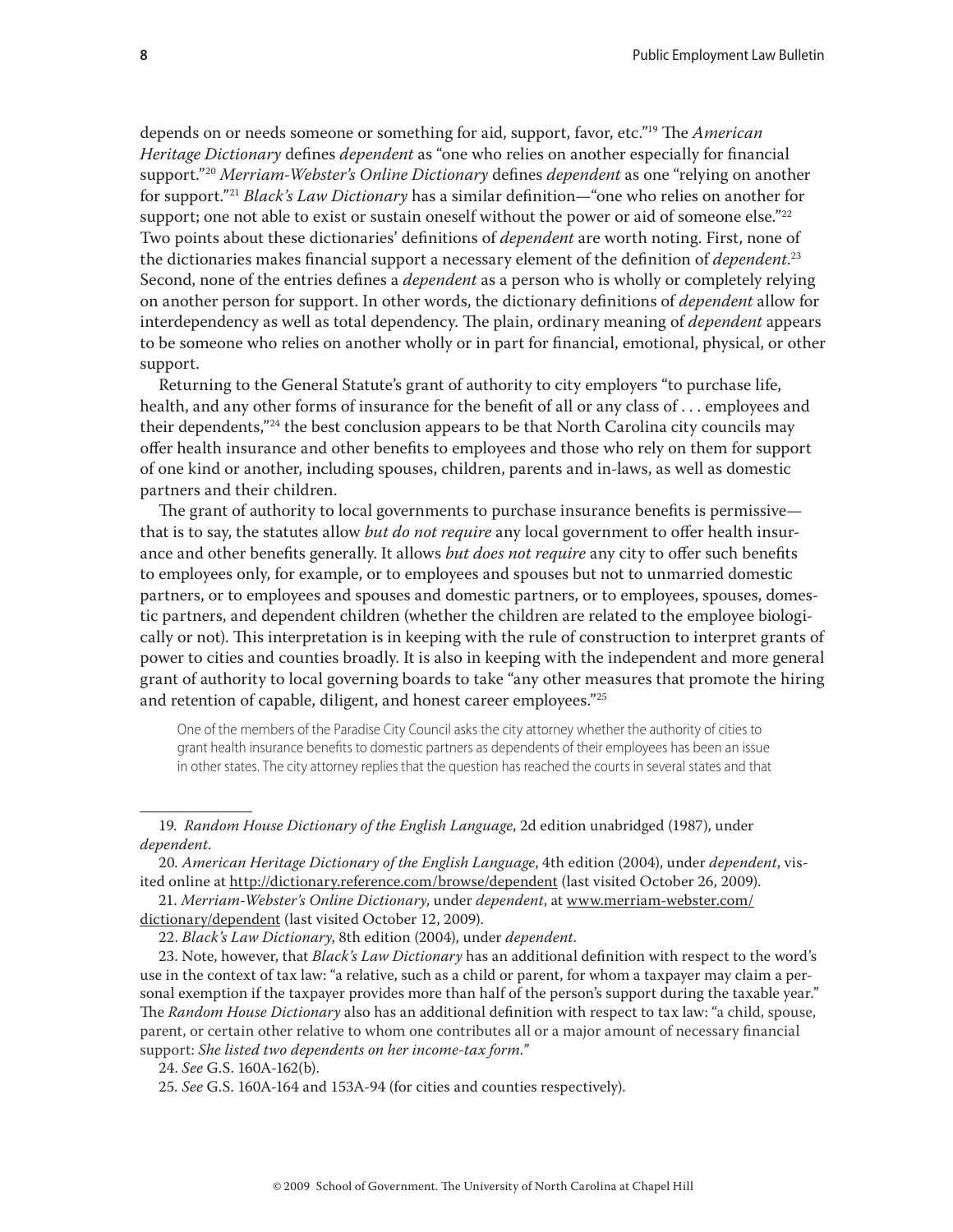the outcome has for the most part depended on whether or not the term dependents was defined in the enabling legislation.

**Dependents and domestic partners in the statutes of other states.** In two states, courts have held that local governments do not have the authority to include domestic partners as covered dependents for employee benefits purposes. In both cases, the state statutes granting local governments the power to establish benefits for employees and their dependents defined the term *dependents* in a way that excluded domestic partners. In the 1995 case *Lilly v. City of Minneapolis*, the Minnesota Court of Appeals held that a Minneapolis ordinance authorizing reimbursement to city employees of health care costs incurred for their domestic partners was *ultra vires*—beyond the city's power—because the Minnesota state statute authorizing cities to extend insurance benefits to their employees and dependents defined *dependent* to mean "spouse and minor unmarried children under the age of 18 years and dependent student under the age of 25 actually dependent upon the employee".26 Similarly, in the 1999 case *Connors v. City of Boston*, the Massachusetts Supreme Court found that an executive order of the mayor of Boston extending group health insurance benefits to the domestic partners of city employees was invalid because the state statute authorizing the city to pay for the health insurance costs of employees and their dependents defined *dependents* as spouses, children under nineteen years of age, and children over nineteen years unable to provide for themselves.<sup>27</sup>

Where statutes giving local governments authority to purchase health insurance for employees and dependents do not define the term *dependents*, the results have been different. With only one exception, courts in those states have found that statutory authority granting local government power to offer insurance to their employees and dependents includes the authority to offer domestic partner benefits. In the 2001 case *Heinsma v. City of Vancouver*<sup>28</sup> and the 1997 case *City of Atlanta v. Morgan*, 29 the supreme courts of Washington and Georgia both held that in the absence of a legislative intent to limit the definition of the term *dependent*, cities are free to define that term to include domestic partners.

Like G.S. 160A-162(b), the Revised Code of Washington § 41.04.180 authorizes that state's cities to provide medical insurance benefits to employees and their dependents but does not define the term *dependents*. As is the case in North Carolina, under Washington law, grants of municipal power are to be liberally construed.30 Under this principle, the Washington Supreme Court concluded in the *Heinsma* case that the legislature had delegated authority to cities to determine who should be eligible for benefits.<sup>31</sup> In addition, the court noted the strong interest of cities in retaining qualified employees, the impact of benefit programs on employee retention, and the strong tradition within the State of Washington to treat decisions about employee benefits as matters to be decided at the local level.<sup>32</sup> These factors led the court to conclude  $(1)$  that the Washington legislature did not intend to preempt the power of its cities to define the term

<sup>26.</sup> *See* Lilly v. City of Minneapolis, 527 N.W.2d 107, 110–11 (Minn. Ct. App. 1995).

<sup>27.</sup> *See* Connors v. City of Boston, 714 N.E.2d 335, 337–39 (Mass. 1999).

<sup>28.</sup> Heinsma v. City of Vancouver, 29 P.3d 709 (Wash. 2001).

<sup>29.</sup> City of Atlanta v. Morgan, 492 S.E.2d 193 (Ga. 1997).

<sup>30.</sup> *See Heinsma*, 29 P.3d at 712.

<sup>31.</sup> *See Heinsma*, 29 P.3d at 712.

<sup>32.</sup> *See Heinsma*, 29 P.3d at 712–13.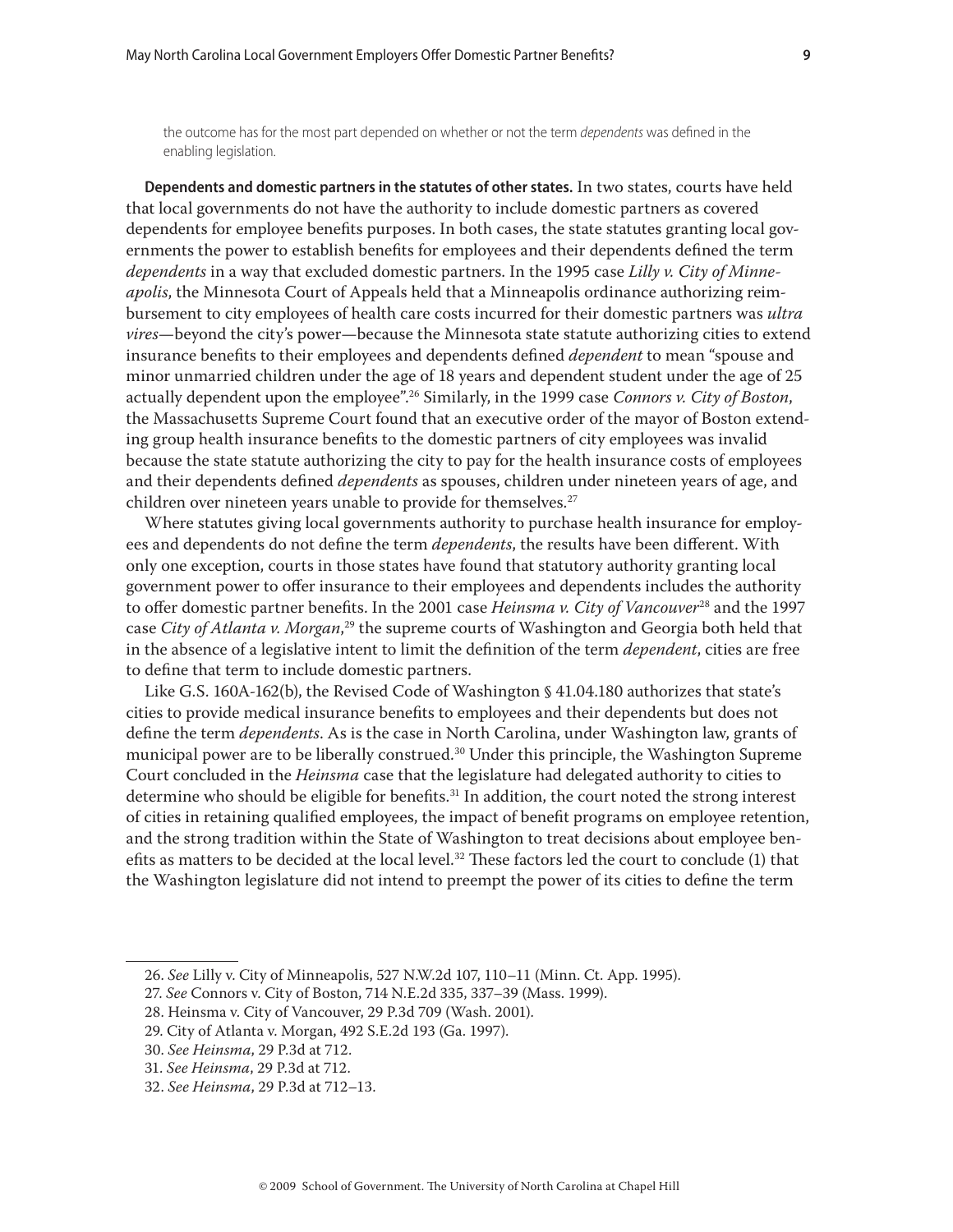*dependent* in a reasonable manner, and (2) that the City of Vancouver's definition of *dependent* as including domestic partners was reasonable.<sup>33</sup>

Similarly, in the *Morgan* case, the Georgia statute did not define the meaning of the term dependents.<sup>34</sup> When the Atlanta City Council passed a benefits ordinance that extended benefits to domestic partners, it did so by defining the term *dependent* to mean "one who relies on another for financial support." It provided that an employee's domestic partner would be a dependent if the domestic partner was supported in whole or in part by the employee and if the employee and partner were registered as domestic partners in accordance with the city's domestic partners registry ordinance.<sup>35</sup> The Georgia Supreme Court held that the domestic partner benefits ordinance was not a violation of either Georgia's statutes or its constitution, focusing its analysis on whether the city's definition of *dependent* was consistent with Georgia law. The court found that the city's definition of the term as "one who relies on another for support" was consistent both with the common, ordinary meaning of the term as reflected in a number of dictionaries and with the use of the term elsewhere in Georgia's statutes, in decisions of the state's court of appeals, and in opinions of Georgia's attorney general.<sup>36</sup>

After hearing the city attorney's discussion of the Georgia case, another of the council members speaks up. Have you looked at how the term dependent is used elsewhere in the General Statutes? he asks. The city attorney replies that she has.

A North Carolina appellate court looking at the use of the term *dependent* in the General Statutes, in decisions of our courts, or in opinions of the attorney general would find nothing that contradicts the conclusion that the General Assembly meant *dependent* to be understood in its broad, dictionary definition sense. The term *dependent* turns up in numerous places in the General Statutes but is defined only in a few. In the statutory sections creating the State Health Plan for Teachers and State Employees, the General Assembly says that the plan has been created to provide health insurance benefits to state "employees, retired employees and certain of their dependents."<sup>37</sup> The State Health Plan statutes do not contain a definition of *dependent* but instead talk of persons eligible to participate on a noncontributory basis (generally employees, for whom the state pays the cost of the premium) and those eligible to participate on a fully contributory basis (premiums paid by the employee or participating member). The General Assembly has expressly chosen to limit fully contributory participation in the State Health Plan to the "spouses and eligible dependent children" of its noncontributory members, indirectly defining *dependents* as spouses and children.

Similarly, in G.S. 58-50-110, the definitions section of the Small Employer Group Health Insurance Reform Act, the term *dependent* means "the spouse or child of an eligible employee, subject to applicable terms of the health care plan covering the employee." In G.S. 58-50-175, the definitions section of the North Carolina Health Insurance Risk Pool, *dependent* means

<sup>33.</sup> *See Heinsma*, 29 P.3d at 713.

<sup>34.</sup> *See* O.C.G.A. § 36-35-4(a).

<sup>35.</sup> *See* City of Atlanta v. Morgan, 492 S.E.2d 193, 195 (Ga. 1997), *citing* Atlanta Ordinance 96-O- $1018(a)(1)(B)$ .

<sup>36.</sup> *See Morgan*, 492 S.E.2d at 195. *See also* Slattery v. City of New York, 686 N.Y.S.2d 683, 688–90 (N.Y. Sup. 1999), *appeal denied*, 727 N.E.2d (2000); Lowe v. Broward County, 766 So. 2d 1199, 1209 (Fla. App. 4. Dist. 2000), *rev. denied*, 798 So. 2d 346 (2001) (legislative failure to define the term *dependent* leaves flexibility for local governments to develop insurance policies to meet local needs; court looks to dictionary definition of term).

<sup>37.</sup> *See* G.S. 135-40(a).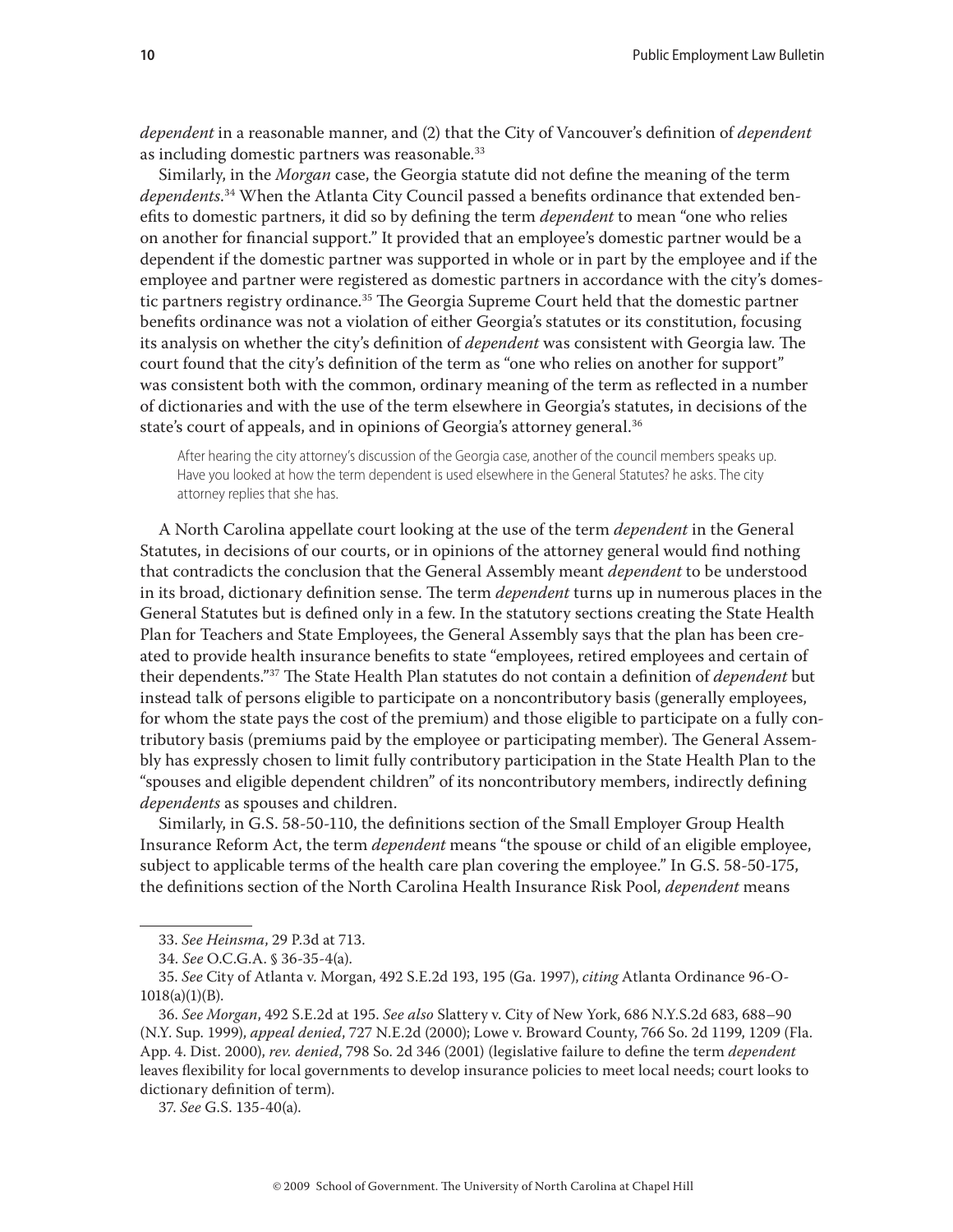"a resident spouse, an unmarried child under the age of 19 years, a child who is a full-time student under the age of 23 years and who is financially dependent upon the parent or guardian, a child who is over 18 years of age and for whom a person may be obligated to pay child support, or a child of any age who is disabled and dependent upon the parent or guardian." Nowhere else in G.S. Chapter 58, which regulates insurance, is the term *dependent* defined—most significantly, not in the sections governing health insurance generally (Articles 50 and 51) and not in those sections regulating health maintenance organizations (Article 67).

It is reasonable to conclude, therefore, that where the General Assembly wants to restrict the persons who could qualify as dependents for health insurance purposes, it has directly done so. That is what it has done in the case of the State Health Plan for Teachers and State Employees, small businesses, and the state's health risk pool. In each of those instances, it expressly defined the term's meaning for that statutory section. Where the General Assembly has not chosen to define the term, it is reasonable to conclude that it intended for the relevant parties to do so for themselves.

A case with a different result. It is interesting to compare the *Heinsma* and *Morgan* cases with the Virginia case *Arlington County v. White*. The Code of Virginia authorizes that state's local governments to provide "group accident and sickness insurance coverage" for dependents of employees without defining the term *dependents*.<sup>38</sup> The Virginia Supreme Court recognized that a county has the "fairly and necessarily implied" power to determine who qualifies as a dependent, but it held that inclusion of a domestic partner within the definition of that term was unreasonable.<sup>39</sup> The defendant, Arlington County, had defined *dependent* as one "relying on . . . the aid of another for support," as set forth in the *American Heritage Dictionary*. The Virginia Supreme Court instead relied on a 1997 opinion of the Virginia attorney general which maintained that in the absence of any affirmative legislative intent to include domestic partners within the meaning of the term *dependents*, the "established definition" of the term *dependent* was that of the Internal Revenue Service as one who "must receive from the taxpayer over half of his or her support for the calendar year."40

In short, the argument was centered on whether the term dependent meant financially interdependent, as the county maintained, or financially fully dependent, as the attorney general's opinion and the court concluded. Logically, however, a requirement that a dependent be fully financially dependent upon the employee to qualify for health insurance through the county would leave working spouses out in the cold. The Virginia court acknowledged this problem but brushed it away by noting that "including a spouse as a dependent for coverage such as this is of such long standing that, even in the absence of fi nancial dependence, there can be no dispute that the General Assembly contemplated that a spouse would be included for coverage under local benefit plans."<sup>41</sup>

### **Does the Authority to Adopt Measures That Promote the Recruiting and**  Retention of Good Employees Include the Authority to Offer Domestic Partner Benefits?

The statutes authorizing cities and counties to adopt personnel policies-G.S. 160A-164 and 153A-94, respectively—expressly authorize those employers to adopt "any other measures that promote the hiring and retention of capable, diligent, and honest career employees." The two

<sup>38.</sup> *See* Code of Virginia § 51.1-801.

<sup>39.</sup> *Arlington County v. White*, 528 S.E.2d, 706, 712–13 (Va. 2000).

<sup>40.</sup> *See Arlington County*, 528 S.E.2d at 712–13.

<sup>41.</sup> *See Arlington County*, 528 S.E.2d at 713–14.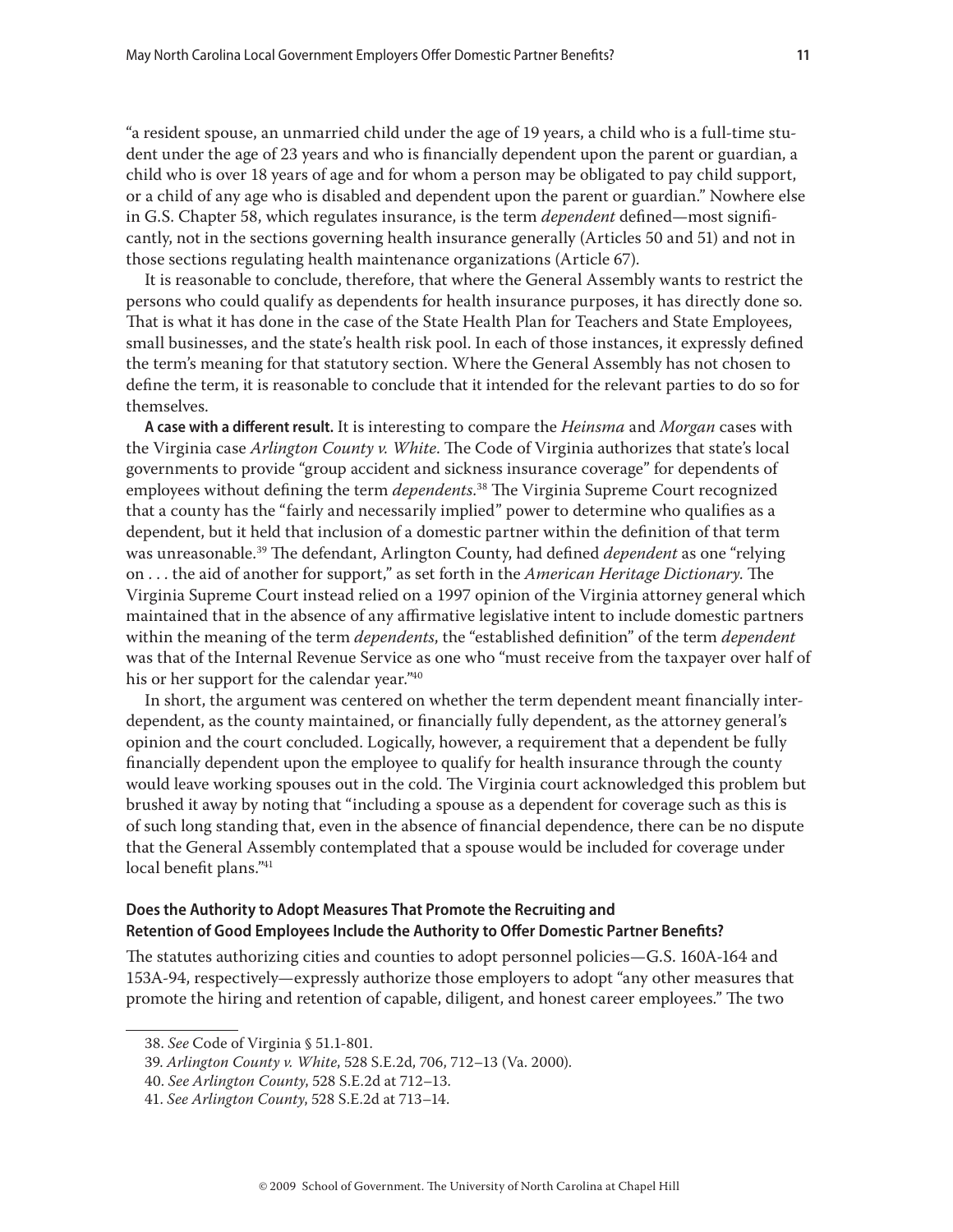statutes do not give examples of what might be included in such other measures, and there are no cases that define the boundaries of this grant of power. Does it include the authority to grant domestic partner benefits? Given the lack of any limiting language and given that the rule of construction that says that grants of authority to local governments are to be construed broadly, it seems likely that "any other measures" includes offering domestic partner benefits.

This is consistent with the conclusions the courts have reached in other states that have addressed the question of whether domestic partner benefits may be considered as part of a strategy to retain good employees. In a Maryland case, employees and residents trying to stop the extension of domestic partner benefits to county employees argued, in part, that offering domestic partner benefits involved an illegal use of state funds. The Maryland Court of Appeals, however, found that the county was authorized to extend domestic partner employee benefits where doing so served a "valid public purpose." Since the purpose of offering domestic partner benefits was "recruiting and retaining qualified employees and promoting employee loyalty," the court found that it did indeed serve a valid public purpose.<sup>42</sup> Similarly, in two Colorado cases involving domestic partner benefits, courts have recognized that the authority to define the scope of employee compensation, including benefits, is of particular importance to a local government because of its impact on a city's ability "to both hire and retain qualified individuals."<sup>43</sup> An Illinois court concluded that a domestic partner employee benefits ordinance was a valid exercise of a city's "function pertaining to its government and affairs" under the Illinois Constitution and noted that "[t]he competition in the job market involving employees from laborers to professionals must be dealt with by an employing municipal entity on a practical and realistic level if it is to possess the ability to hire and retain qualified individuals to serve the community."<sup>44</sup>

One question, a council member interjects. When the courts find that offering domestic partner benefits can help local governments hire and retain good employees, are they doing so on the basis of specific, local findings? What kind of evidence would the city have to show about Paradise and the demographics of our applicant and employee pools to support this proposition?

None of the courts citing the need to recruit and retain good employees as a basis for the reasonableness of providing domestic partners benefits have required local governments to show specific evidence linking domestic partner benefits to better recruitment and retention. Human resource management experts agree, however, that, as a general matter, offering domestic partner benefits does help employers' recruitment and retention efforts.<sup>45</sup>

In conclusion, the city attorney tells the council, the General Assembly has told us to construe grants of power to local governments broadly. It has expressly given you the power to provide employees and dependents with insurance benefits, but it has not defined the term *dependents*. Dictionary definitions support a broad construction of the term *dependent* as being able to include a domestic partner where the domestic

45. See, for example, Allen Smith, Experts: Domestic Partner Benefits are Worth the Trouble, November 5, 2007, on the Society for Human Resources Management website at http://moss07.shrm .org/LegalIssues/FederalResources/AnalysisofFederalEmploymentLaw/Pages/CMS\_023585.aspx.

<sup>42.</sup> *See* Tyma v. Montgomery County, 801 A.2d 148, 155–57 (Md. Ct. App. 2002).

<sup>43.</sup> See Colorado Springs Fire Fighters Ass'n v. Colorado Springs, 784 P.2d 766, 773 (Colo. 1989) (limits on city's payment of health care premiums for employees was matter of local concern not addressed by state statutory provisions); Schaefer v. City and County of Denver, 973 P.2d 717, 719 (Colo. Ct. App. 1998) (same).

<sup>44.</sup> *See* Crawford v. City of Chicago, 710 N.E.2d 91, 98 (Ill. App. 1. Dist.), *appeal denied,* 720 N.E.2d 1090, (1999). *See also* Devlin v. City of Philadelphia, 862 A.2d 1234, 1246 (Pa. 2004).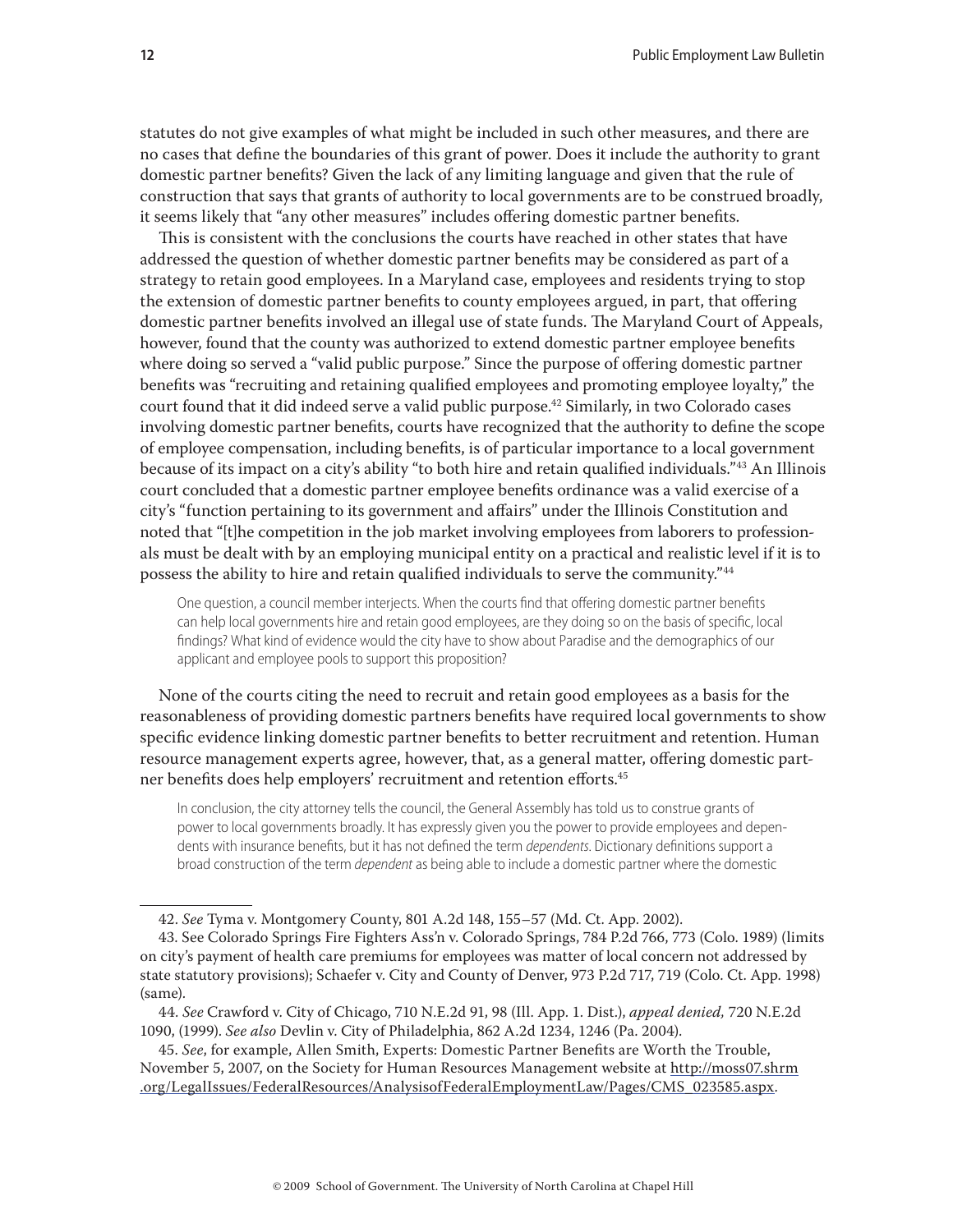partner of an employee relies on the employee for financial, emotional, or physical support in whole or in part. The General Assembly has also given you the power to take measures that promote the hiring and retention of good employees, a power that seems to include the authority to offer domestic partner benefits. This conclusion, the city attorney says is consistent with the decision of most courts in other states that have had to decide a similar question.

**A note on counties as employers.** North Carolina cities have two bases for determining that they have the authority to offer domestic partner benefits: (1) the statutory provision in G.S. 160A-164 authorizing them to take measures that "promote the hiring and retention" of capable employees and (2) the specific statutory authority in G.S. 160A-162(b) to offer benefits to dependents. The first of these two bases is available to counties, because G.S. 153A-94, the county statute, contains the very same provision as the city statute. But, as we saw above, G.S. 153A-92(d), the county statute authorizing the purchase of insurance, does not contain the same specific statutory authority to offer benefits to dependents. So counties have one base for determining that they have the authority to offer domestic partner benefits, while cities have two. The one base is sufficient.

**A note on community colleges and local school boards as local government employers.** North Carolina's community colleges and local school boards receive most of their funding for employee salaries directly from the state, although the counties they serve fund much of their other operational costs. Therefore, community college and local school board employees form a hybrid category. With respect to the two largest and most important employee benefits—retirement and health insurance—the General Assembly has decided that community college and public school employees may participate in the plans that cover state employees; namely, the Teachers and State Employees Retirement System and the State Health Plan for Teachers and State Employees. This means that the General Assembly's decisions on whether to extend State Health Plan coverage to domestic partners will govern community college and public school employees, even if the counties in which these employers are located make different decisions with respect to their own employees. Community colleges and local boards of education do make individual decisions about other kinds of benefits, such as dental and life insurance.

A note on state employees. The broad discretion granted cities and counties with respect to employee benefits is in sharp contrast to the way benefits are handled for North Carolina state employees. Most benefits for state employees are mandated by statute or administrative regulation. For example, state agencies, just like local boards of education and community colleges, must provide health insurance coverage for their employees and their dependents through the State Health Plan for Teachers and State Employees. The General Statutes give the state Director of the Budget the authority to offer a flexible benefit program with benefits other than retirement and health insurance for state agency employees. The Board of Governors of the University of North Carolina is given similar authority to provide additional benefits to university employees. With respect to benefits other than health insurance, therefore, the state and the University of North Carolina have the authority to offer employees domestic partner benefits in areas such as dental and life insurance. The University of North Carolina at Chapel Hill has used its authority to do just that.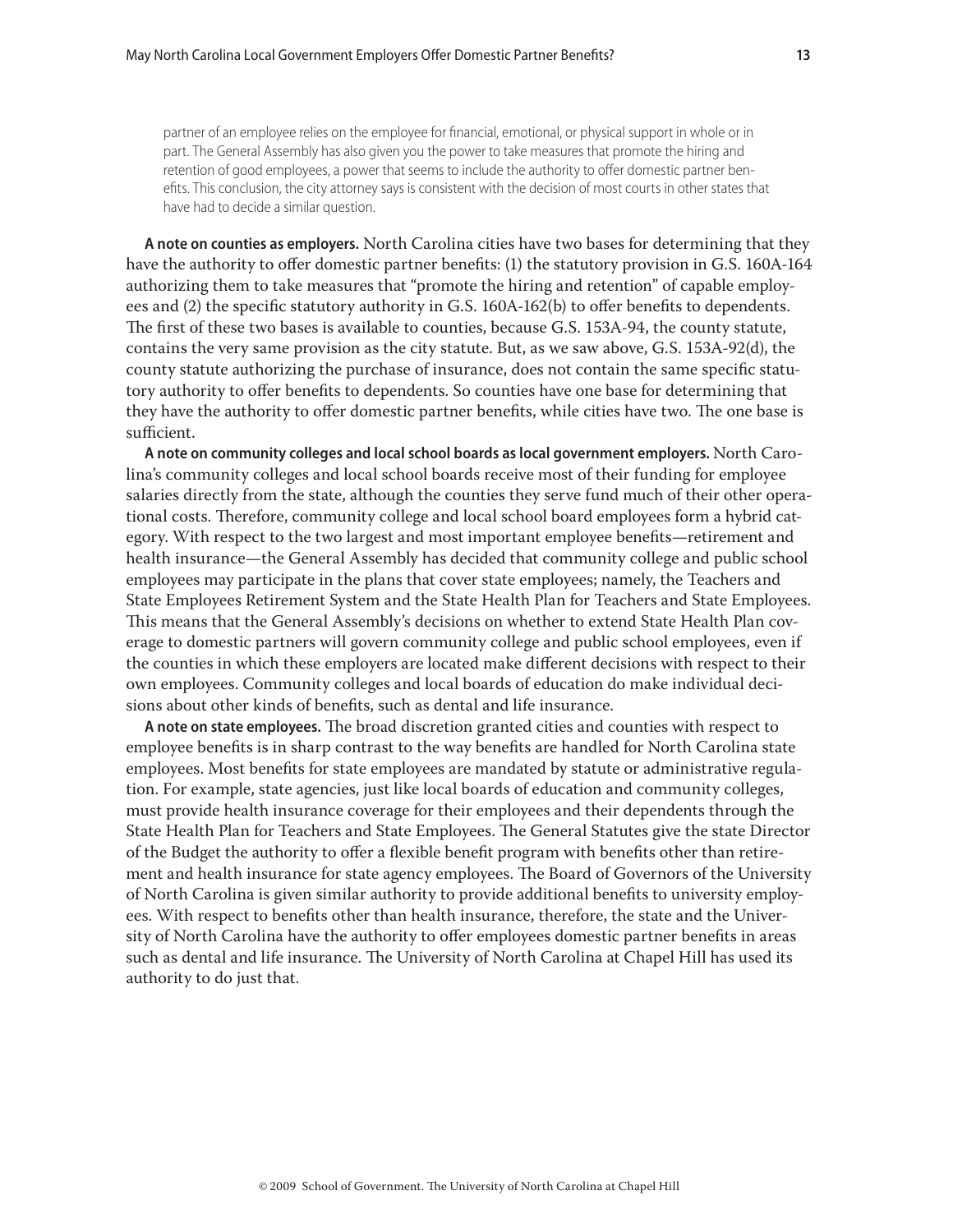## **Are Public Employee Domestic Partner Benefits Contrary to State or Federal Law or to North Carolina Public Policy?**

The city attorney reminds the council, the manager, and the human resources director that while G.S. 160A-4 and 153A-4 call for broad construction of grants of power to local governments, they do contain one significant limitation. She quotes the relevant provision to them:

. . . the provisions of this Chapter . . . . shall be broadly construed . . . Provided, that the exercise of such additional or supplementary powers shall not be contrary to State or federal law or to the public policy of this State.

Although we have concluded that it is reasonable to interpret the grant of authority to provide benefits to employees and dependents as including the general authority to provide domestic partner benefits, the city attorney advises, we must also consider whether offering domestic partner benefits would be contrary to state or federal law or to the public policy of North Carolina. The city attorney outlines four possible arguments that offering domestic partner benefits would contravene North Carolina law or public policy and the counterarguments to them.

Federal law does not regulate who may or must be in benefit plans. As noted in the first paragraph of this bulletin, many private employers offer domestic partner benefits. The federal Defense of Marriage Act (DOMA) has not formed the basis of any claim that local governments violate federal law by offering domestic partner benefits. DOMA controls the definition of the term *spouse* for the purposes of federal legislation—including the Family and Medical Leave Act (FMLA) and those sections of the Internal Revenue Code related to the favored tax treatment of some employee benefits. But DOMA does not prohibit employers from expanding the universe of relatives and friends for whom, for example, FMLA-type leave may be granted. That discretion rests with individual employers.

Across the states, challenges to public employer decisions to offer domestic partner benefits have generally come from taxpayers who view domestic partner benefits as contravening statutes that require marriage to be between a man and a woman. Such challenges have usually focused on four primary arguments. Th ree of these arguments are closely related:

- 1. That a local government's decision to offer domestic partner benefits is an intrusion into an area reserved for state legislation;
- 2. That the extension of domestic partner benefits creates a common law marriage;
- 3. That the extension of domestic partner benefits would create a new marriage-like relationship.

The fourth argument is a little different:

4. That domestic partner benefits conflict with state statutes regulating sexual behavior.

All four of these arguments have generally failed in the courts.

## Argument 1: A local government's decision to offer domestic partner benefits is an intrusion into an area reserved for state legislation.

Some opponents of domestic partner benefits have argued that by offering domestic partner benefits, a local government employer is intruding into the area of domestic or family relations, which is generally regulated at the state level. In North Carolina, the area broadly defined as family law is covered beginning (alphabetically) in Chapter 48 of the General Statutes with the laws regulating adoptions and continuing through Chapter 52, which codifies the Uniform Interstate Family Support Act. Chapter 51 regulates marriage, Chapter 52 delineates the powers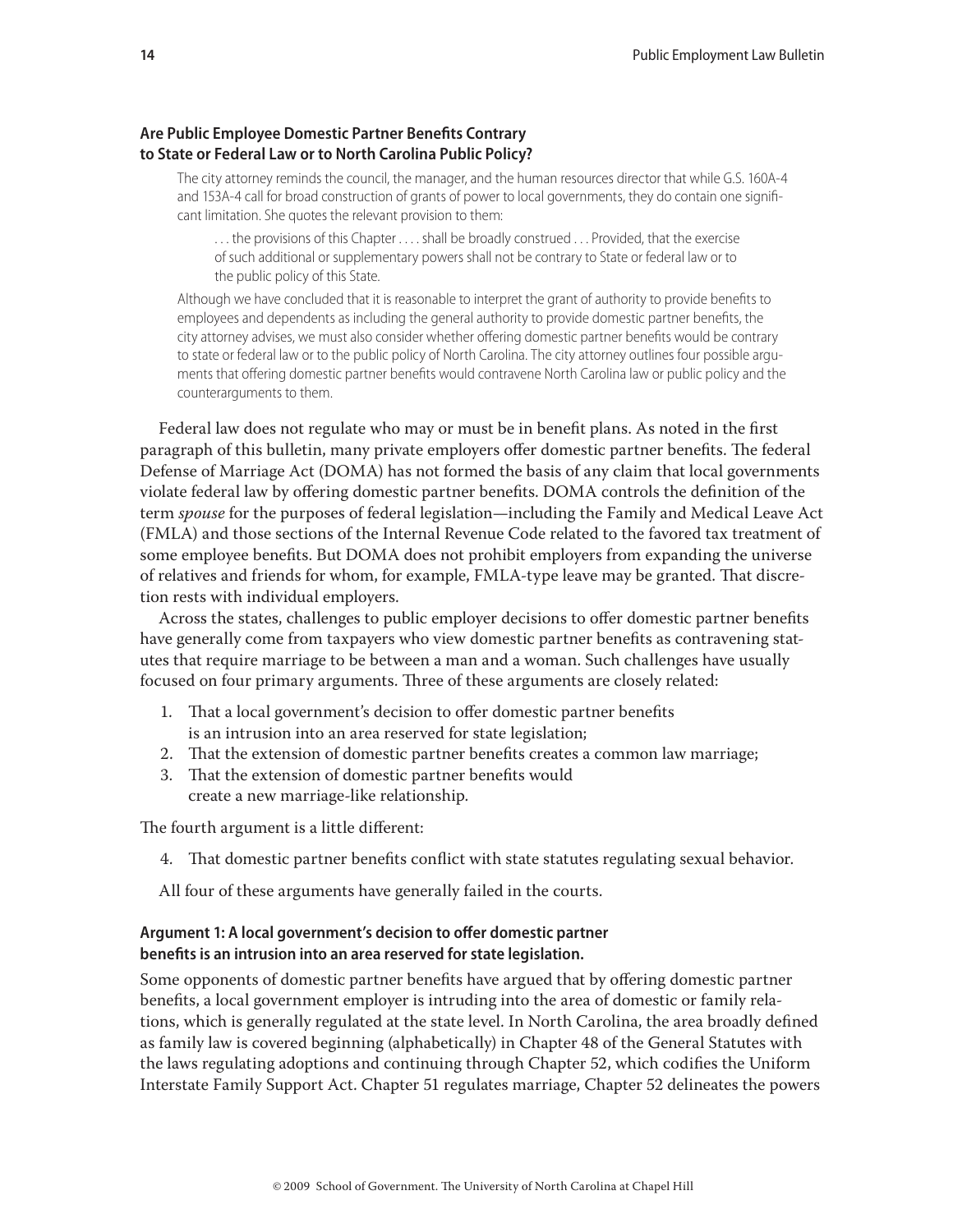and liabilities of married persons, and Chapter 50 covers divorce. As noted earlier, G.S. 51-1 limits marriage to "a male person and a female person," while G.S. 51-1.2 provides that marriages between individuals of the same gender are not valid in North Carolina. Additionally, Chapters 28, 29, and 30 of the General Statutes govern the rights of family members in the distribution of a deceased person's estate.

The question of whether a local government's decision to offer domestic partner benefits to employees with same-sex partners is an unlawful intrusion into the field of domestic relations has yet to be addressed by North Carolina's appellate courts. An early Colorado case, however, has set the tone for the response to this argument. Its opinion has been echoed and cited in cases arising in a number of states. It seems likely that this argument would fail in North Carolina as well.

## **Counterargument 1: Policies offering domestic partner benefits do not aff ect family relationships because they only qualify an additional group of**  people as eligible to participate in employer-based health benefits.

In the Colorado case, *Schaefer v. City and County of Denver*,<sup>46</sup> plaintiffs opposed to Denver's domestic partner ordinance argued that the Colorado Uniform Marriage Act fully occupied the field of family relationships in that state. Denver, therefore, lacked the authority to offer domestic partner benefits. The plaintiffs claimed that the extension of benefits to "spousal equivalents" (as the ordinance referred to them) conflicted with the traditional definition of *family* and therefore had a direct impact on the state's requirements for marriage.

The Colorado Court of Appeals disagreed. It found that although the Uniform Marriage Act did reflect a legislative intent to strengthen and preserve the integrity of marriage and to safeguard meaningful family relationships, the domestic partner ordinance did not infringe on that purpose. All the domestic partner ordinance did was qualify a new, separate and distinct group of people (who happened not to be eligible to marry) for employer-based health and dental insurance benefits.<sup>47</sup> Using similar reasoning, courts in Pennsylvania, Washington, Maryland, Illinois, and Florida have all upheld domestic partner ordinances against challenges based on the argument that they interfered with the state's exclusive ability to regulate family affairs. In *Devlin v. City of Philadelphia*, for example, the court held that the creation of a "life partner" status for benefits purposes did not give unmarried partners the same rights and responsibilities as those of married persons.<sup>48</sup> Courts in both Maryland and Illinois found that domestic partner ordinances affected only the personnel policies of the public employers in question and did not intrude on any state interest.<sup>49</sup>

<sup>46.</sup> Schaefer v. City and County of Denver, 973 P.2d 717 (Colo. Ct. App. 1998).

<sup>47</sup>*. See Schaefer*, 973 P.2d at 721 (interpreting Colorado Revised Statues § 14-2-101 *et seq*. (1998)).

<sup>48.</sup> See *Devlin*, 862 A.2d at 1243–45 (creation of "life partner" status for employee benefits purposes does not give unmarried partners the same rights and responsibilities as married couples and thus is not an attempt to legislate in the area of "marriage").

<sup>49.</sup> *Tyma*, 801 A.2d at 158 (local ordinance granting county employees domestic partner benefits affects only county personnel policies and does not interfere with state's ability to regulate marriage); *see also Crawford*, 710 N.E.2d at 99 (domestic partner benefits ordinance affects only Chicago's personnel policies; no state policy involving any other locality is either involved or undermined; no state policy prohibiting a local government from offering domestic partner benefits). *See also* Leskovar v. Nickels, 166 P.3d 1251, 1255–56 (Wash. App. 2007), *rev. denied*, 166 P.3d 1251 (2007) (mayor's executive order that same-sex marriages of city employees be recognized for benefits purposes does not intrude into area reserved for state and employee benefits are a matter of local concern); *Lowe*, 766 So. 2d at 1204-05 (county's domestic partner ordinance does not legislate within the domestic relations area reserved to the state).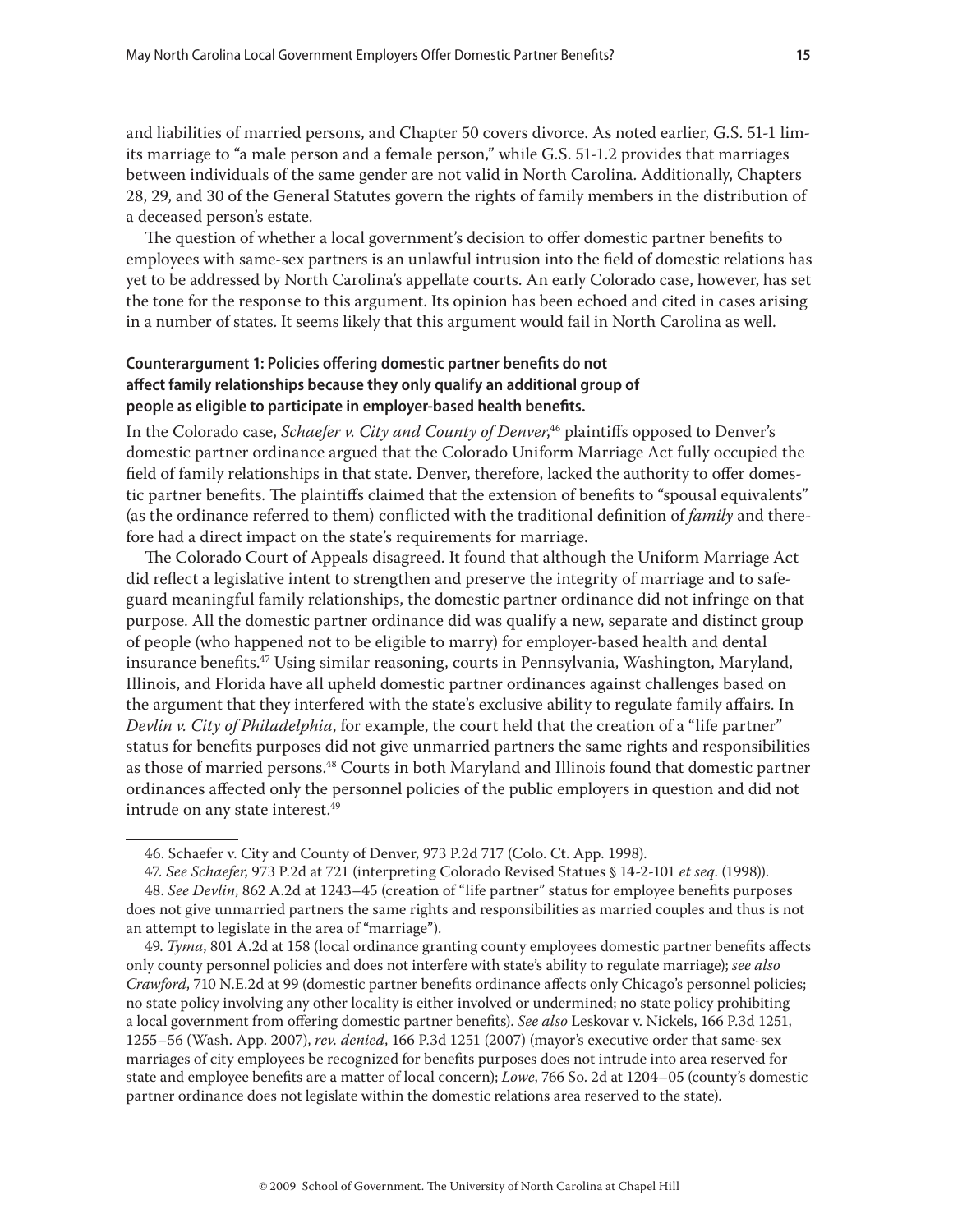The city manager joins in the discussion. What about here in North Carolina? Would offering benefits to same-sex or opposite-sex domestic partners give these unmarried couples the same rights and responsibilities as married couples have under North Carolina law? The attorney shakes her head.

A North Carolina local government employer that offers domestic partner benefits would not be conferring the rights and responsibilities of marriage under North Carolina law. In North Carolina, the rights conferred by marriage include the following:

- An equal share in the real and personal property acquired by either spouse or both together during the marriage;<sup>50</sup>
- An equal share in the vested and nonvested pension, retirement, and any other deferred compensation of the other spouse;<sup>51</sup>
- The right to insure their spouses' lives under a life insurance policy without the spouse's consent;<sup>52</sup>
- $\bullet$  The right to alimony upon separation;<sup>53</sup>
- The right to assert a claim to administer a deceased spouse's estate;<sup>54</sup> and
- The right to a share in the real property and the personal property of a deceased spouse.<sup>55</sup>

North Carolina law also makes each spouse responsible for debts incurred during the marriage regardless of which spouse is the individual legally obligated for the debt,<sup>56</sup> and it makes each spouse responsible for the support of any minor child born to the marriage.<sup>57</sup>

Offering the domestic partners of their employees the opportunity to participate in the employer's group health plan and other group insurance benefits would confer none of these rights and responsibilities. The provision of domestic partner benefits would not, for example, give the domestic partners the right to share in each other's estate or the responsibility for each other's debts. Nor would one local government employer's decision to offer domestic partner benefits affect any other employer in the state. As the court in the Denver case notes, such a decision would simply enlarge the group that one employer allows to participate in its group benefit plans by virtue of a connection to an employee.

In the Denver case, the challengers also argued that their state's insurance code and regulations occupied the entire area of employee benefits and preempted the ordinance. Colorado's court of appeals rejected this argument as well. The court acknowledged that those sections of the Colorado insurance code that regulated the health insurance industry limited the term *dependent* to spouses and children, but it found that these statutes did nothing more than impose *minimum* coverage requirements on insurance policies issued in Colorado. They did not limit carriers (or employers) from offering additional or broader coverage.<sup>58</sup>

- 51. G.S. 50-20(b)(1).
- 52. G.S. 52-3.
- 53. G.S. 16.2A.
- 54. G.S. 28A-4-1.
- 55. G.S. 29-13 and 30-3.1.
- 56. G.S. 50-20(b)(4)d.
- 57. G.S. 50-13.4.

58. *See Schaefer*, 973 P.2d at 719–21 (1998) (interpreting Colorado Revised Statues § 10-7-203 (1998) and § 10-1-101 *et seq*.).

<sup>50.</sup> G.S. 50-20(b)(1).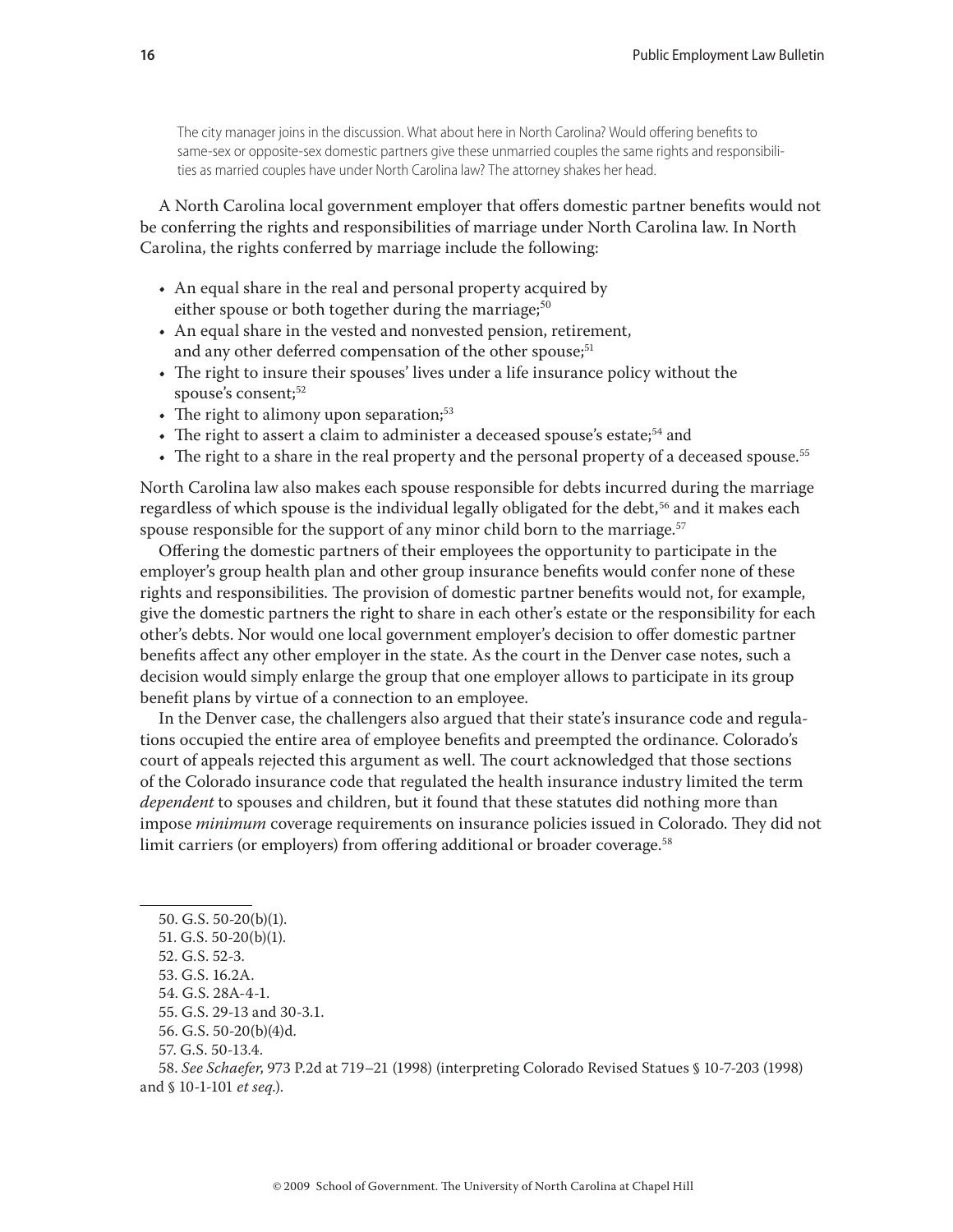Similarly, nothing in North Carolina's insurance law (found in Chapter 50 of the General Statutes) speaks one way or another to employer extension of employee benefits to domestic partners, in the private or public sector. At the most, the General Statutes define *dependents* who must be covered in the case of small private employers without restricting such employers from providing greater coverage.<sup>59</sup> In the cases of the North Carolina Health Insurance Risk Pool and the State Health Plan for Teachers and State Employees, the General Statutes define *dependents* in such a way as to exclude the coverage of domestic partners. Outside of those three areas, the decision about coverage in an employer's health insurance or other employee benefit plan remains an area for individual employer discretion.

The argument fails.

#### Argument 2: The extension of domestic partner benefits creates a common law marriage.

#### **Counterargument 2: North Carolina does not recognize common law marriages.**

A common law marriage is one that is formed by agreement and practice but is not solemnized by a ceremony and issuance of a marriage license. In a common law marriage, the spouses agree that they are married and live together as husband and wife, assuming all of the rights and responsibilities of marriage.<sup>60</sup> Opponents of domestic partner benefits argue that by extending domestic partner benefits, local governments effectively create common law marriages between individuals who would not be eligible to marry under a state's marriage laws.<sup>61</sup> Common law marriages, however, are legally recognized in only ten jurisdictions: Alabama, Colorado, Iowa, Kansas, Montana, Rhode Island, South Carolina, Texas, Utah, and the District of Columbia.<sup>62</sup> North Carolina does not recognize common law marriages between opposite-sex couples or same-sex couples. Thus offering domestic partners the opportunity to participate in an employer's benefits programs cannot create a common law marriage in North Carolina.<sup>63</sup>

The argument fails.

## **Argument 3: The extension of domestic partner**  benefits would create a new marriage-like relationship.

This argument arises from the fact that employers who offer domestic partner benefits typically require employees and their domestic partners to establish certain facts before the employer allows the domestic partner to enroll in its benefit programs. Those facts are usually the same as or very similar to facts that individuals must establish in order to be granted a marriage license. Most employers who offer domestic partner benefits require the employee and partner to show that they are at least eighteen years old, that they are competent to contract, and that they do

63. North Carolina does recognize common law marriages that are valid under the law of the state in which they were created. *See* Mason at p. 29 and p. 35, note 39.

<sup>59.</sup> G.S. 58-50-125(d).

<sup>60.</sup> *See Black's Law Dictionary*, 8th edition (2004), under *common-law marriage*. *See also* Janet Mason, "Marriage in North Carolina," *Popular Government*, Vol. 71, No.2, Winter 2006 (School of Government: Chapel Hill), pp 26–36, at p. 29, available online at www.sog.unc.edu/pubs/electronicversions/pg/ pgwin06/article3.pdf.

<sup>61.</sup> *See, e.g.*, *Tyma*, 801 A.2d at 158 (county's recognition of domestic partnership does not create common law marriage); *Lowe*, 766 So. 2d at 1210–11 (domestic partnership does not violate Florida prohibition against common law marriage).

<sup>62</sup>*. See* Table: Marriage Laws of the Fifty States, District of Columbia and Puerto Rico, Cornell University Law School Legal Information Institute (LII), at http://topics.law.cornell.edu/wex/table\_marriage.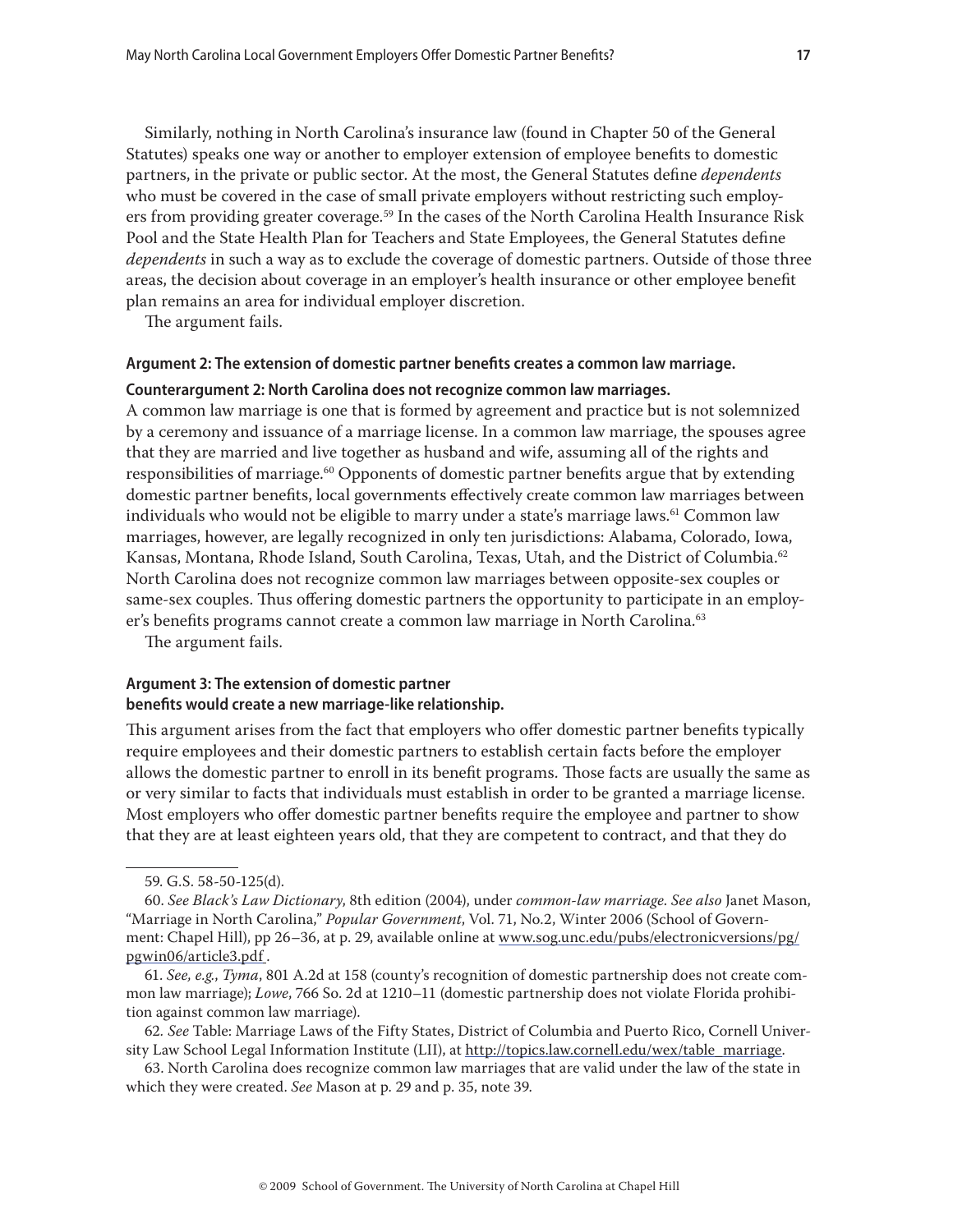not share certain blood relationships.<sup>64</sup> In addition, employers typically require domestic partners to certify that they have resided together for a stated minimum period of time, usually six months, and that they are in a long-term committed relationship. They also typically require an affirmation that the partners are either jointly responsible for each other's welfare and living expenses or for the direction and management of the household, or simply that they are financially interdependent. Some employers require documentary evidence of financial interdependence such as evidence of a joint checking account, joint ownership of property, joint tenancy under a rental agreement, health care power of attorney, or durable power of attorney.<sup>65</sup>

Opponents of domestic partner benefits argue that public employers who offer domestic partner benefits essentially recognize a marriage-like relationship between same-sex couples because the requirements for establishing domestic partnerships so closely mirror both the requirements and the typical financial arrangements of marriage.

## Counterargument 3: Domestic partner benefits have nothing to do with marriage and only further define the category of health insurance beneficiaries.

With one exception, courts that have considered the argument that the existence of domestic partner benefits creates a new marriage-like relationship have rejected it. No North Carolina court has had occasion to address this question, but courts in a number of other states have found that employers are not recognizing a marriage-like relationship but are merely using some of the same criteria that the law requires for marriage to define the class of persons eligible to participate in their benefit plans. As one court explained, the recognition of domestic partners does not create the functional equivalent of marriage but simply adds another unmarried status to a list that already includes "single," "divorced" and "widowed."66 Other courts have stressed the ways in which the recognition of a domestic partner grants unmarried couples only a very small part of the very large package of rights and responsibilities that married couples enjoy.<sup>67</sup>

Only the Michigan Supreme Court has found otherwise, in the case *National Pride at Work, Inc. v. Governor of Michigan*. That case may be distinguished from the cases mentioned above, however, because the court's conclusion clearly follows from the language of the state's

67*. See Lowe*, 766 So. 2d at 1205–06 (county ordinance recognizing domestic partners does not address the panoply of statutory rights and obligations exclusive to the traditional marriage relationship and thus does not create new "marriage-like" relationship); *Leskovar*, 166 P.3d at 1255–56, citing *Heinsma* (mayor's executive order that same-sex marriages of city employees be recognized for benefits purposes does not conflict with state defense of marriage law); *Tyma*, 801 A.2d at 158 (county's recognition of domestic partnership does not create alternative form of marriage, common law marriage, or any legal relationship or confer any other benefits of marriage). *See also* Slattery, 686 N.Y.S.2d at 686–89 (formal requirements regulating marriages are far more stringent than those regulating domestic partnerships and rights acquired by married partners with respect to their spouse's property are unavailable to domestic partners).

<sup>64.</sup> *See, e.g.,* Town of Carrboro Code of Ordinances, Section 3-2.1, available at www.ci.carrboro.nc.us /tc/PDFs/TownCode/TownCodeCh03.pdf ; Ralph v. City of New Orleans, 2009 WL 103895 (La. App. 4 Cir. 2009) at \*4; *Tyma*, 801 A.2d at 151 n. 4; *Devlin*, 862 A.2d at 1237; *Lowe*, 766 So. 2d at 1202.

<sup>65.</sup> *See* Joseph Adams and Todd Solomon, *Domestic Partner Benefi ts: An Employer's Guide*, 2d ed. (Washington, D.C. 2003), pp. 32–39.

<sup>66.</sup> *See Devlin*, 862 A.2d at 1243–44, 1246-47. *See also Crawford*, 710 N.E.2d at 99 ("Public or private employers who permit their employees to obtain health benefits covering anyone the employee designated, whether a parent, child, cousin, friend, or domestic partner, do not create a new type of marriage; rather they merely extend the existing categories of beneficiaries").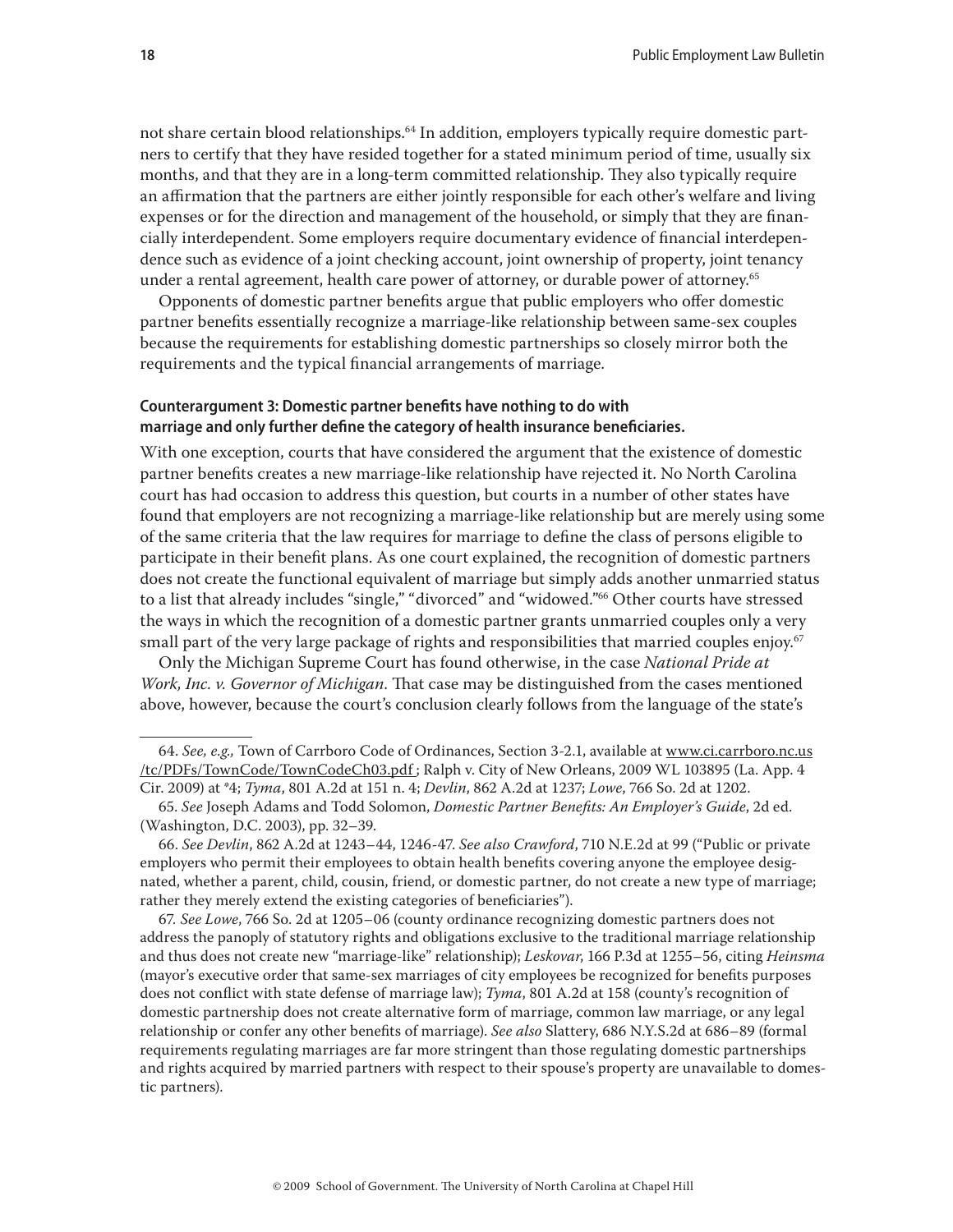constitution. In 2004, Michigan voters approved a so-called marriage amendment to the state constitution that stated that "the union of one man and one woman in marriage shall be the only agreement recognized as a marriage *or similar union for any purpose*" (emphasis added). In a divided decision, the Michigan Supreme Court held that the question of whether health insurance benefits are a benefit of marriage need not be decided because the language of the amendment made clear that same-sex domestic partnerships could not be given legal recognition for any purpose, including the purpose of allowing public employers to provide domestic partner health insurance benefits.<sup>68</sup>

Neither the North Carolina Constitution nor the General Statutes contain any provisions comparable to that of the Michigan marriage amendment. There is, therefore, no strong reason to think that the North Carolina courts would hold any differently than those courts in other states that have held that offering domestic partner benefits does not create a marriage-like relationship.

The argument fails.

#### Argument 4: Domestic partner benefits conflict with state statutes regulating sexual behavior.

Most employers who offer domestic partner benefits require a showing of cohabitation and an affirmation by the employee and his or her partner that they are in a committed, intimate relationship.<sup>69</sup> For opposite-sex domestic partners, this used to pose a problem. North Carolina retains in its criminal code two nineteenth-century statutes regulating sexual conduct. The first, G.S. 14-184, makes it illegal for a man and woman who are not married to each other to "lewdly and lasciviously associate, bed and cohabit together." Violation of the statute is a Class 2 misdemeanor. In making the typical application for domestic partner benefits, opposite-sex domestic partners would arguably be confessing to violating this statute.

For same-sex domestic partners, applying for domestic partner benefits is less clearly a potential violation of law. G.S. 14-177 makes it a Class 1 felony for a person to "commit the crime against nature, with mankind or beast." A *crime against nature* has been defined in a series of cases as including most forms of anal and oral sex when performed by unmarried persons.70 While an affirmation of a committed, intimate relationship does not necessarily imply a sexual relationship, most people understand it as such.

In the past, some have argued that by offering domestic partner benefits to their employees, North Carolina local governments would be inviting employees to confess to violations of the General Statutes. They have also argued that governing board members would be breaking the

<sup>68.</sup> *See* National Pride at Work, Inc. v. Governor of Michigan, 748 N.W.2d 524 (Mich. 2008).

<sup>69.</sup> *See, e.g.,* Town of Carrboro Code of Ordinances, Section 3-2.1, available at www.ci.carrboro.nc.us/ tc/PDFs/TownCode/TownCodeCh03.pdf; Ralph v. City of New Orleans, 2009 WL 103895 (La. App. 4 Cir. 2009) at \*4; *Tyma*, 801 A.2d at 151 n.4; Devlin v. City of Philadelphia, 862 A.2d 1234, 1237 (Pa. 2004); Lowe v. Broward County, 766 So. 2d 1199, 1202 (Fla. App. 4 Dist. 2000). *See more generally* Joseph Adams and Todd Solomon, Domestic Partner Benefits: An Employer's Guide, 2d ed. (Washington, D.C. 2003), pp. 32–39.

<sup>70.</sup> See the discussion of this statute in Jessica Smith, *North Carolina Crimes: A Guidebook on the Elements of Crime*, 6th ed. (School of Government, University of North Carolina at Chapel Hill, 2007), pp. 207–09. For G.S. 14-184, see p. 213.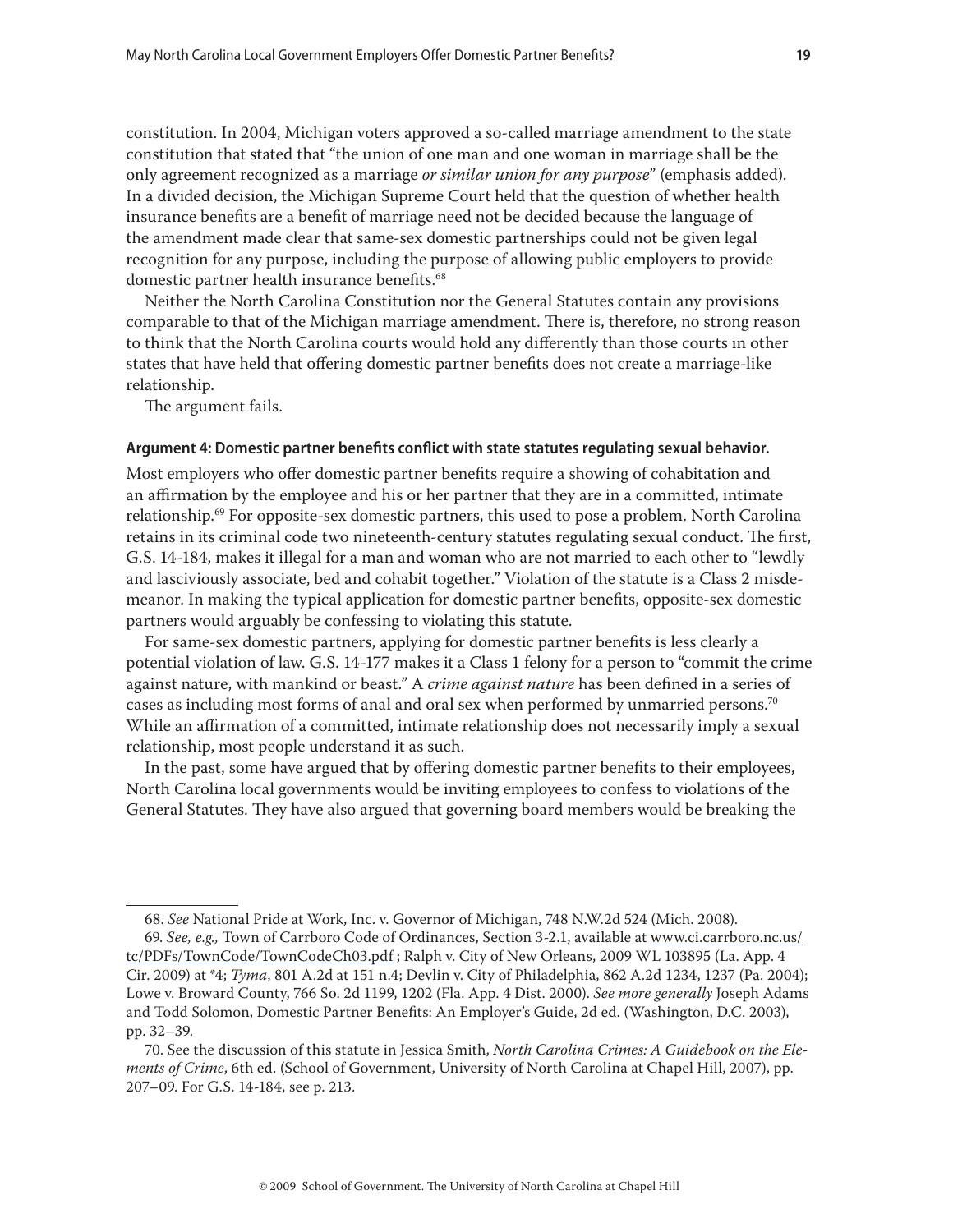law themselves, inasmuch as they would be at least indirectly violating their oath to uphold the law of the state by voting in favor of a domestic partner benefit.<sup>71</sup>

## **Counterargument 4: The U.S. Supreme Court's ruling in** *Lawrence v. Texas* **means that**  state statutes regulating sexual conduct do not apply to domestic partner benefits.

Since the U.S. Supreme Court's 2006 decision in the case *Lawrence v. Texas*, 72 public employers have not had to wrestle with questions of whether or not they invite their employees to confess to violating the law when they ask domestic partners to register or affirm their relationship, or whether the officials themselves in some way facilitate the breaking of the law merely by offering domestic partner benefits. In *Lawrence*, the Court held that a statute making it a crime for two persons of the same sex to engage in intimate sexual conduct violated the Due Process Clause of the Fourteenth Amendment to the U.S. Constitution. The Court's reasoning in that case applies to statutes such as G.S. 14-184 and 14-177.

*Lawrence* involved two men who were arrested for and convicted of engaging in sodomy in a private home under a Texas statute making intercourse with a person of the same sex a misdemeanor. The defendants appealed their convictions through the Texas appellate courts under the Fourteenth Amendment. The U.S. Supreme Court struck down the Texas statute and ruled that the right to liberty under the Due Process Clause protects the rights of individuals to engage in private, consensual sexual conduct without government interference.

Since the Supreme Court's decision in *Lawrence*, the North Carolina courts have had a number of occasions to consider the implications of its holding for G.S. 14-184 and 14-177. In short, the courts have found that the *Lawrence* decision makes prosecution for private sexual conduct under these statutes unconstitutional.<sup>73</sup> The North Carolina case that received the greatest publicity involved Debora Hobbs, an employee of the Pender County sheriff's office, who was told by the sheriff that she had three choices: marry her live-in boyfriend, move out of their shared home, or prepare to be fired. The sheriff made his ultimatum on the grounds that Hobbs was violating G.S. 14-184. Hobbs challenged the law. The superior court judge hearing the case held that the statute violated Hobbs's substantive due process right to liberty under both the

<sup>71.</sup> Members of both the municipal council and the county board of commissioners take an oath to support and maintain the constitution and laws of North Carolina. See G.S. 160a-61 and 153A-26, respectively. G.S. 14-230 provides that any county commissioner or any official of any county, city, or town who violates his or her oath of office shall be guilty of "misbehavior in office" and shall be punished by removal from office. On the Durham County attorney's advice to the Durham Board of County Commissioners that G.S. 14-184 prevented them from offering domestic partner benefits to opposite-gender domestic partners, see "Benefits Advocates Criticize Decision," Durham Herald-Sun, March 16, 2003, at http://74.125.47.132/search?q=cache:FnohuN\_DfUJ:www.glapn.org/sodomylaws/usa/north\_carolina/ ncnews027.htm+durham+couty+domestic+partner+benefi ts&cd=2&hl=en&ct=clnk&gl=us.

<sup>72.</sup> Lawrence v. Texas, 539 U.S. 558 (2006).

<sup>73.</sup> The statutes remain constitutional, however, when applied to nonconsensual conduct, conduct involving minors, and prostitution. *See* Hobbs v. Smith, 2006 WL 3103008 (N.C. Super. 2006); In the Matter of R.L.C., 361 N.C. 287, *cert. denied*, 128 S. Ct. 615 (2007) (G.S. 14-177 was not unconstitutional as applied to a fourteen-year-old juvenile accused of consensual sex with twelve-year-old girlfriend); State v. Pope, 168 N.C. App. 592, 593–94, *rev. denied*, 612 S.E.2d 636 (2005) (G.S. 14-177 was constitutional as applied to solicitation of oral sex for money); State v. Whiteley, 172 N.C. App. 772, 778–79 (2005) (G.S. 14-177 may properly be used to prosecute conduct involving a minor).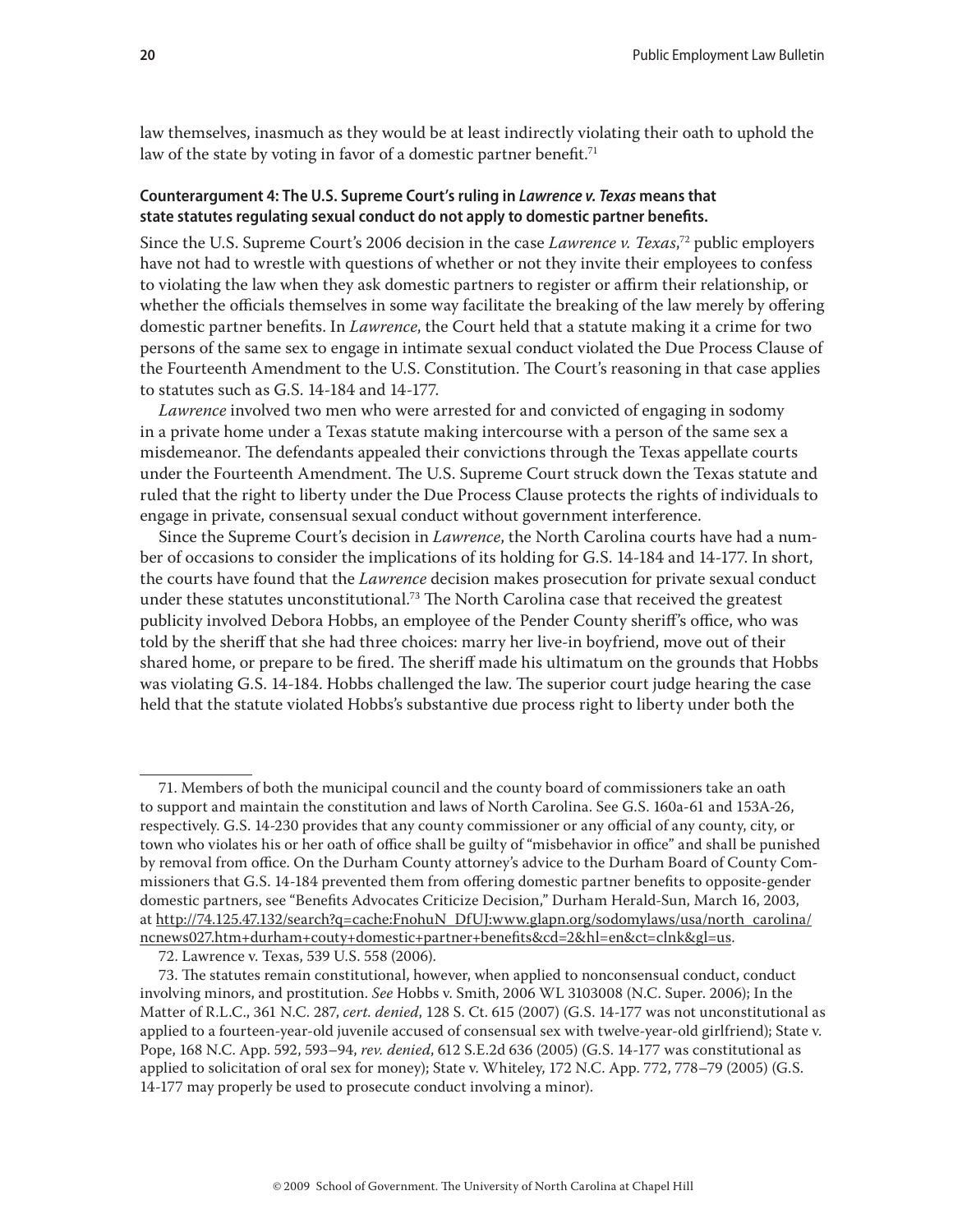U.S. Constitution and the N.C. Constitution.<sup>74</sup> State courts elsewhere have reached conclusions similar to those of the North Carolina courts.<sup>75</sup>

As a result of court rulings like these, statutes still on the books that make it a crime to live with a member of the opposite sex in a domestic-partner type relationship or to engage in various types of sexual practices other than heterosexual intercourse are not enforceable. They are not a barrier to a North Carolina local government's ability to offer domestic partner benefits. Offering domestic partner benefits does not invite employees to admit to breaking the law, as such laws are unconstitutional as applied to private, consensual adult behavior, and it does not implicate the local government and its elected officials in encouraging a violation of the law.

The argument fails.

### **In Summary: North Carolina Law Does Not Appear to Prohibit Local Government Employers from Offering Domestic Partner Benefits**

That's too much law for one night, jokes one of the council members. The city attorney laughs. Let's boil it down, she says. The General Statutes give cities the authority to purchase insurance and other benefits for employees and their dependents. The General Assembly has instructed us to construe that authority broadly, which in my opinion, allows us to include domestic partners in that definition. Consideration of how local governments in other states have interpreted the term dependent in their enabling legislation reinforces my conclusion that the City of Paradise may include domestic partners in its definition of dependents for benefits purposes.

We also have a second statutory basis for authority to offer domestic partner benefits; namely, the authority to take other measures that will promote the hiring and retention of good employees. If we were a county, rather than a city, this alone would be a sufficient basis on which to offer domestic partner benefits.

Our review of arguments to the effect that domestic partner benefits violate federal or state law or public policy shows that they are likely to fail. The city attorney pauses. In my opinion, she continues, you are free to offer domestic partner benefits if you so choose.

## **The Defense of Marriage Act and Federal Law Affecting Employee Benefits**

In addition to allowing states to regard marriages legally performed in other states as invalid if they are between two persons of the same gender, the federal Defense of Marriage Act effectively makes federally required employee benefits unavailable to same-sex domestic partners. At Section 7 of Title 1 of the United States Code, DOMA provides:

In determining the meaning of any Act of Congress, or of any ruling, regulation, or interpretation of the various administrative bureaus and agencies of the United States, the word "marriage" means only a legal union between one man and one woman as husband and wife, and the word "spouse" refers only to a person of the opposite sex who is a husband or a wife.

This means that any federal benefit or program that defines beneficiaries by reference to an employee's "spouse" is not legally required to be extended to a same-sex spouse or domestic

<sup>74.</sup> See Hobbs, 2006 WL 3103008. See also Andrea Weigl, "Judge Rules Against Cohabitation Law," The *News & Observer*, Fri., July 26, 2006, available at www.newsobserver.com/102/story/462833.html.

<sup>75.</sup> *See, e.g.*, State v. Cook, 192 P.3d 1085 (Idaho 2008); McDonald v. Commonwealth, 645 S.E.2d 918 (Va. 2007); State v. Clinkenbeard, 123 P.3d 872 (Wash. Ct. App. 2005).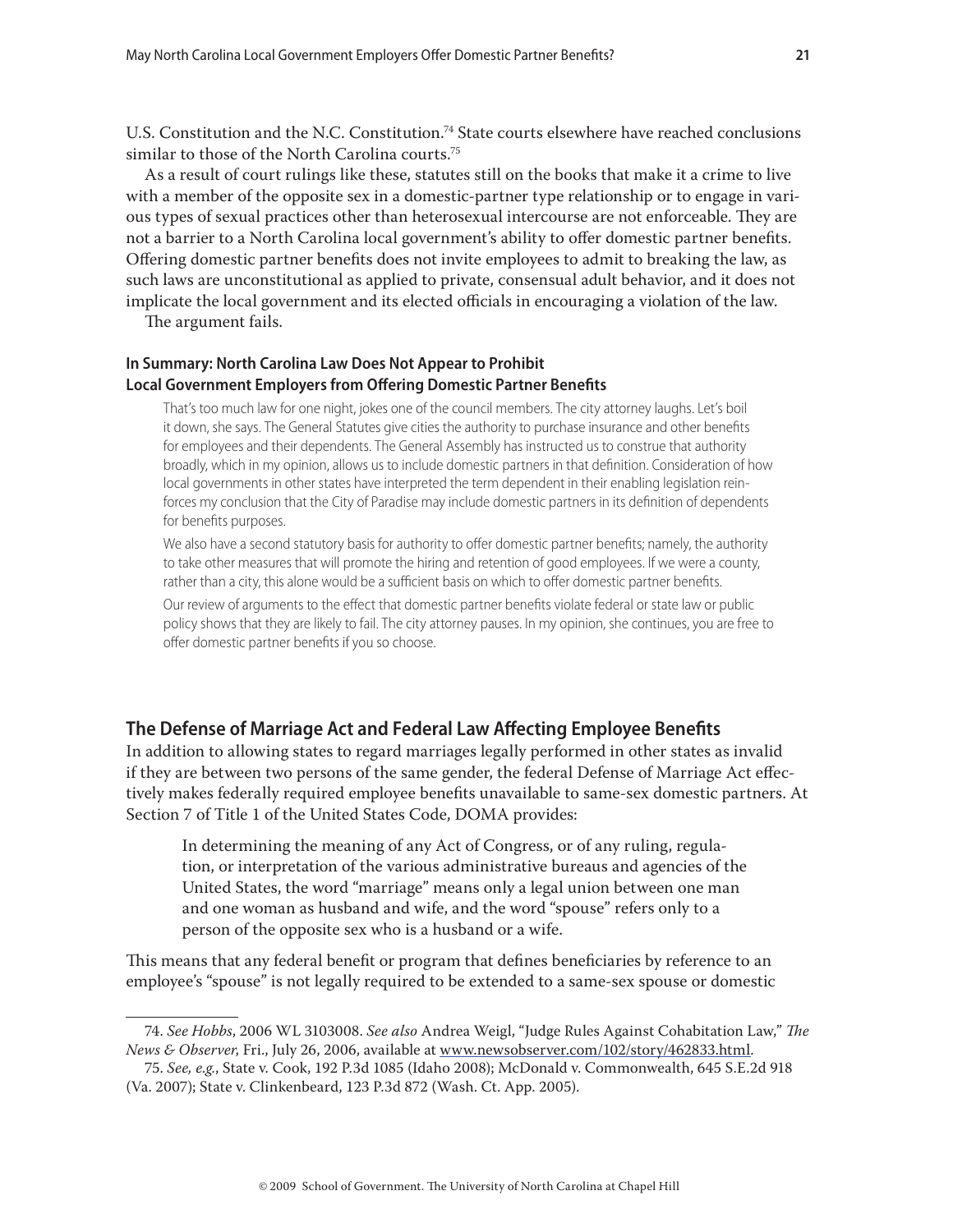partner. Currently, the only federal laws relating to employee benefits that this limitation affects are leave under the Family and Medical Leave Act and the Internal Revenue Code's tax-favored treatment of employer-provided benefits for spouses. For example, in contrast to oppositegender married employees, unmarried employees do not have the right to take any form of leave pursuant to the federal Family and Medical Leave Act to care for a same-sex spouse or domestic partner of any gender with a serious health condition. Nor do unmarried employees have the right to take qualifying exigency leave to attend to family needs arising from the deployment of a domestic partner in a military operation or to care for a domestic partner who has been injured in the line of duty. The federal tax code prohibits unmarried employees from using pretax income to pay for their same-sex partner's medical expenses under either a flexible spending plan or a health reimbursement account or health savings account.

#### **DOMA and Benefits Required by Federal Law: FMLA**

The Paradise City Council votes to offer health insurance benefits to the same-sex domestic partners of its employees on the same terms as it offers them to opposite-gender spouses. A few weeks later, Margaret, an employee in the city's water department asks for FMLA leave to care for Rita, her domestic partner of ten years, who will be undergoing knee replacement surgery. The human resources director sympathizes with Margaret, but tells her that the FMLA applies only to employees who need time off to care for legal spouses, dependent children, or their own parents when they have a serious health condition.

But the city offers benefits to domestic partners, Rita protests. The human resources director corrects her. The city, she says, offers health insurance benefits to domestic partners, but it has not adopted a leave policy applicable to employees who have a domestic partner with a serious health condition. The two benefits are distinct, and one has no bearing on the other.

The federal Family and Medical Leave Act requires public employers with fifty or more employees to allow employees to take up to twelve weeks of job-protected leave to care for a family member with a serious health condition or to deal with a qualifying exigency arising out of the fact that a family member is on active duty in support of a contingency operation. Eligible family members include a spouse, son, daughter, or parent of the employee.<sup>76</sup> The military caregiver leave provisions of the FMLA require employers to allow employees to take up to twenty-six weeks of job-protected leave to care for a servicemember spouse, son, daughter, parent, or next of kin who has been injured in the line of duty.<sup>77</sup> Because DOMA defines *spouse* as the husband or wife in a legal union of opposite-sex partners, same-sex partners of marriages or civil unions performed in states where they are legal and domestic partners generally have no legal right to the benefits and protections of the Family and Medical Leave Act.

Some employers may nevertheless, on their own, wish to offer such benefits to employees with same-sex spouses or domestic partners. They are free to do so. The federal DOMA only restricts the universe of employees who have a legal right to take FMLA leave; it does not prohibit employers from offering similar leave to employees who wish to care for loved ones who do not fit the statutory definition of *spouse*.

The problem of leave-stacking. Employers who offer FMLA-like benefits to employees with same-sex spouses or domestic partners should be aware that in doing so they lose the ability to control the total amount of time that an employee is absent from work for family care.

<sup>76.</sup> *See* 29 U.S.C. § 2612(a)(1)(C) and (E).

<sup>77.</sup> *See* 29 U.S.C. § 2612(a)(3).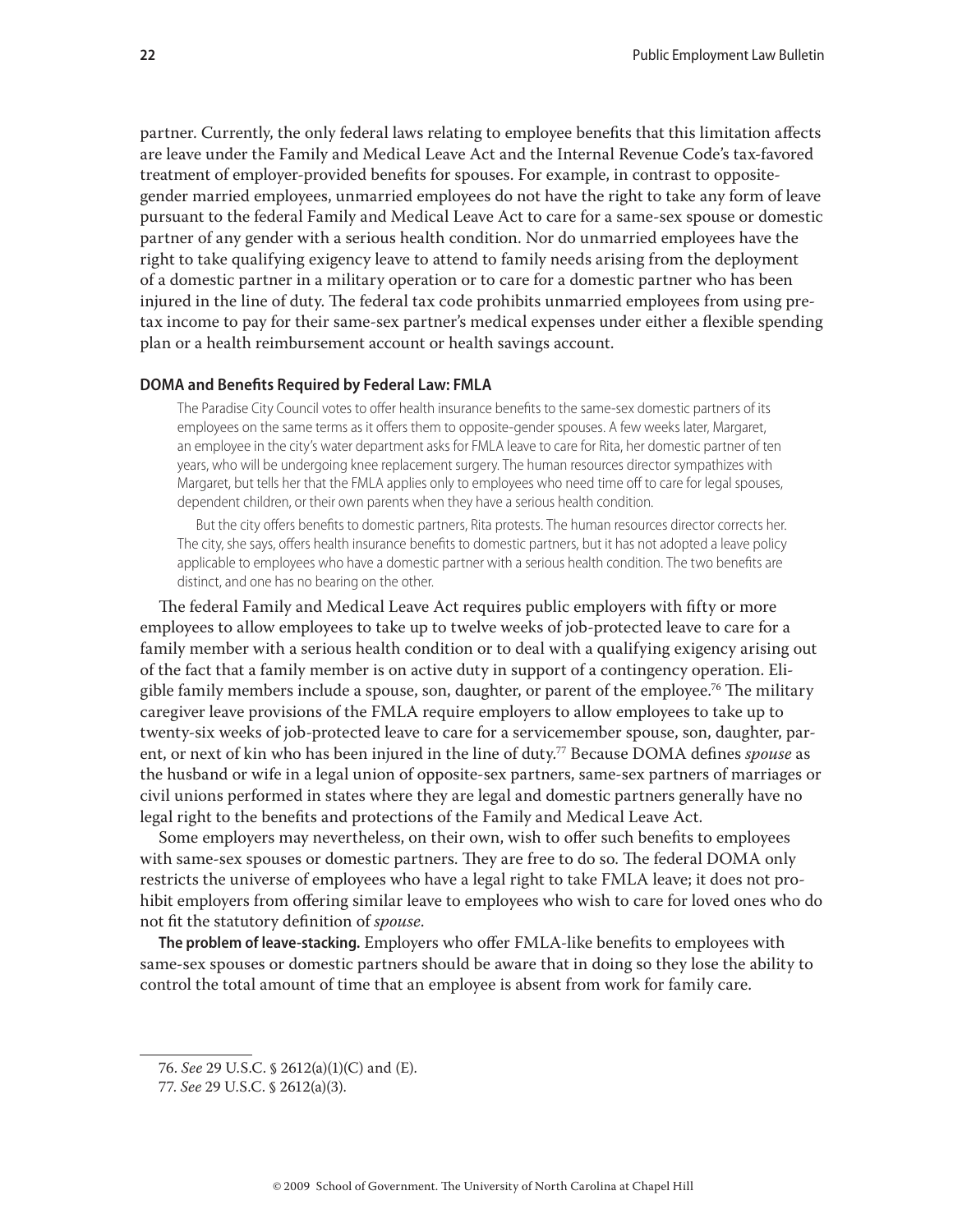#### Consider the following situation.

John works for Paradise County, which allows employees to take up to twelve weeks of job-protected leave to care for a same-sex spouse or unmarried domestic partner with a serious health condition. When Doug, whom John married in Vermont, is diagnosed with cancer, John asks for and is granted leave under the county's expanded family and medical leave policy. At the conclusion of his twelve-week leave, John returns to work. Two months later, John's mother undergoes a heart transplant. John asks for an additional six weeks of leave to care for his mother during her recuperation. Must the county grant John the additional six weeks, given that he has already taken twelve weeks of leave to care for Doug?

The answer is "yes." In taking time off to care for Doug, John has not tapped into his twelveweek entitlement of federal FMLA leave. The county cannot count the earlier twelve weeks of leave against his FMLA entitlement because Doug does not satisfy the FMLA's definition of *spouse*. Nor could the county have asked John to waive his rights under the FMLA in return for allowing him time off to care for Doug. Employees are expressly prohibited from waiving their FMLA rights in return for receiving some other benefit from the employer.<sup>78</sup> The same result would hold true if Doug were a domestic partner rather than a same-sex spouse married in another state. Thus, although federal law does not prohibit North Carolina local government employers from offering FMLA-like leave to care for same-sex partners, the fact that an employee cannot waive his or her rights to leave under the FMLA acts as a disincentive for employers to do so.

An employer offering FMLA-like leave could, however, limit the availability of FMLA-like leave to care for same-sex partners to those employees who have not taken true FMLA leave within a given period of time.

#### **DOMA and Benefits Required by Federal Law: COBRA**

Roger enrolls Sam, his domestic partner, in the city's health insurance plan. A few months later, Roger resigns. The human resources director prepares a standard form letter to Roger explaining his rights under COBRA to continue on the city's health insurance plan at his own cost for the next eighteen months. She realizes, however, that she will have to revise the paragraph that deals with spouses and dependents covered under the plan because under COBRA, the treatment of domestic partners differs from the treatment of spouses and dependent children.

The federal Consolidated Omnibus Budget Reconciliation Act of 1973 (COBRA) requires all covered public employers<sup>79</sup> to allow employees to continue to participate in the employer's group health plan for a limited period of time at the employee's own cost after separation from employment.<sup>80</sup> Employers must also offer this continuation coverage to qualified beneficiaries enrolled through the employee upon the occurrence of certain events. That is, the covered dependent may elect continued coverage under COBRA even if the employee declines. COBRA defines *qualified beneficiary* as either the spouse of the covered employee or the dependent child

79. Public employers are covered by COBRA if they have had twenty or more employees on more than 50 percent of the business days in the preceding calendar year. *See* 42 U.S.C. § 300bb-1(b)(1).

80. *See* 42 U.S.C. § 300bb-1. In addition to separation from service, other COBRA-qualifying events are a reduction in hours that bring the employee below the minimum number of hours required for health insurance coverage, the employee's enrollment in Medicare, the divorce or legal separation of the employee and his or her spouse, the employee's death, and a child's loss of dependent status under the terms of the employer's health insurance plan. *See* 42 U.S.C. §§ 300bb-2(2)(A)(iii) and 300bb-3.

<sup>78.</sup> *See* 29 C.F.R. § 825.220(d).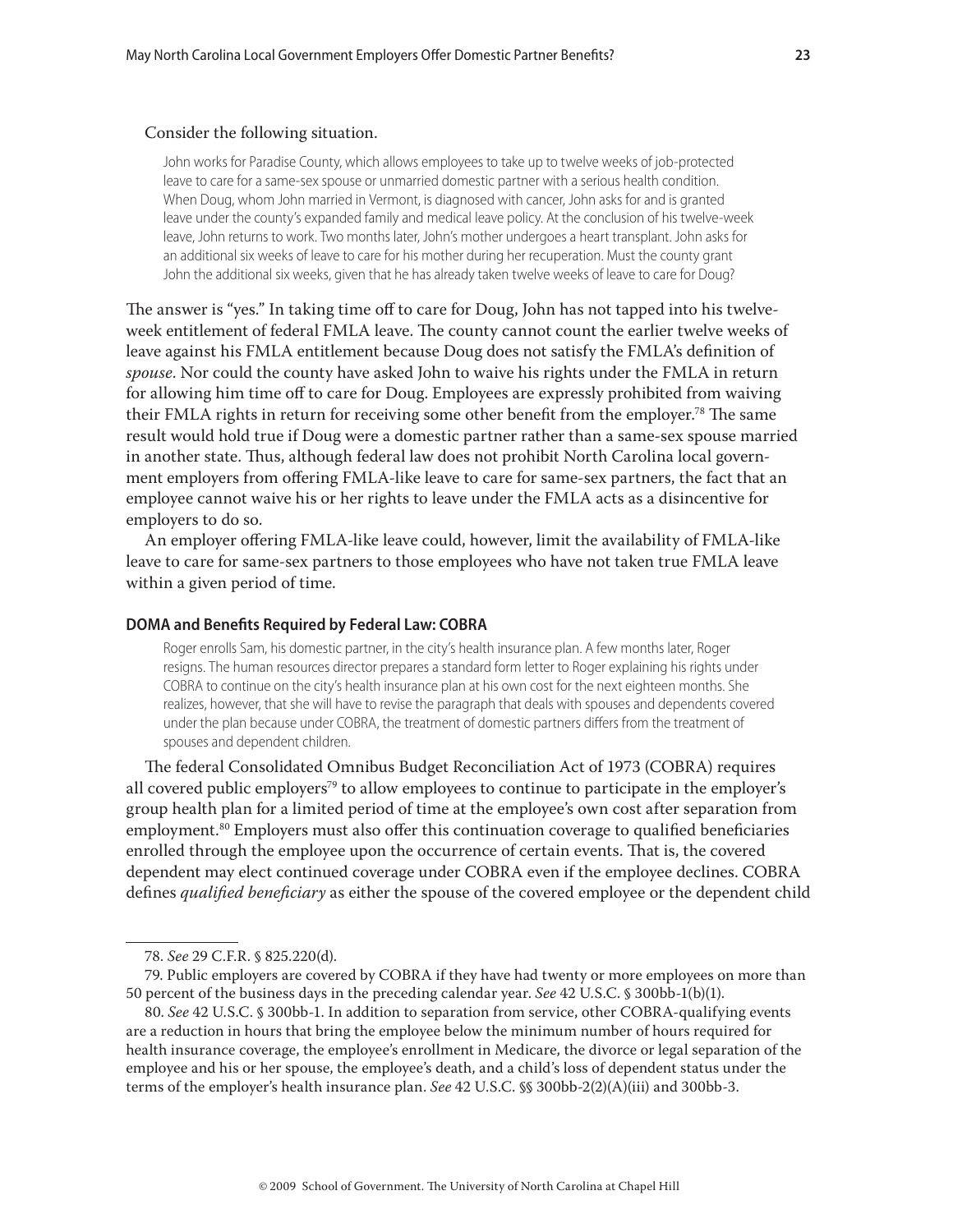of the employee.<sup>81</sup> Therefore, if a local government employer decides to extend health insurance benefits to same-sex spouses or domestic partners of its employees, there is no legal requirement that it offer COBRA continuation coverage to those partners if the employee declines coverage. In other words, a domestic partner, unlike an opposite-gender spouse, does not have an independent right to COBRA continuation coverage. An employer may, of course, choose to offer continuation coverage at the group rate to domestic partners even if the employee himself or herself declines continuation coverage, but in the case of domestic partners, the employer will not be bound by any of the requirements of the law with respect to qualifying events or the length of coverage.

#### **Treatment of Domestic Partner Benefits under Federal Tax Law**

Becky enrolls Sue in the city's health insurance plan. When she is filling out the application forms, the human resources director asks her whether Sue qualifies as her dependent for tax purposes. What do you mean? Becky asks. The human resources director explains. Normally, when an employee enrolls a spouse under the city's health insurance plan, the employee elects to pay the spouse's premium out of salary on a pre-tax basis, but Becky will not be able to do that unless Sue meets the IRS test of a dependent.

That is so unfair, Becky grumbles. You know that this is not a decision that the city makes, the human resources director replies. The federal Defense of Marriage Act governs the meaning of the word spouse in the tax code. Our hands are tied. Becky wants to know whether this means that she also cannot use money set aside in her flexible spending account for Sue's medical expenses unless Sue qualifies as a dependent. The human resources director indicates that this is so.

Employer-provided health coverage has long been tax-favored at the federal level. North Carolina local government employers who decide to offer domestic partner health insurance and who offer flexible spending, health reimbursement, or health savings accounts must make sure that they comply with the Internal Revenue Code as they administer these benefits, because the tax treatment of the benefits will not be the same as that for those of opposite-gender married couples.

#### *Health Insurance Premiums*

When an employer covers the cost of an employee's health insurance premium, as many North Carolina local governments do, the cost of that premium is excluded from taxable income when reporting the employee's earnings to the Internal Revenue Service. These contributions are subject to neither withholding nor payroll taxes (Social Security, Medicare, and unemployment taxes).82 Employer-provided health insurance is thus a tax-free form of compensation. Similarly, when an employer pays for the cost of the premium for an employee's spouse or dependents, whether in whole or in part, the amount contributed by the employer is excluded from taxable income and is not subject to payroll taxes. When employers do not cover the entire cost of an employee's health insurance premium or where the participation of family members is on a contributory basis, use of a so-called premium conversion plan allows employees to exclude from income and payroll taxes the wages used to pay for their own or their family members' insurance premiums.83 Because DOMA restricts the meaning of the word *spouse* to the husband

<sup>81.</sup> *See* 42 U.S.C. § 300bb-8(3)(A).

<sup>82</sup>*. See* 26 U.S.C. §§ 106(a), 3121(a)(2), and 3306(b)(2). Treas. Reg. § 1.106-1 provides that the exclusion from gross income extends to contributions that the employer makes to a health plan on behalf of the employee's spouse or dependents, as defined in 26 U.S.C. § 152, as well.

<sup>83.</sup> *See* 26 U.S.C. § 125.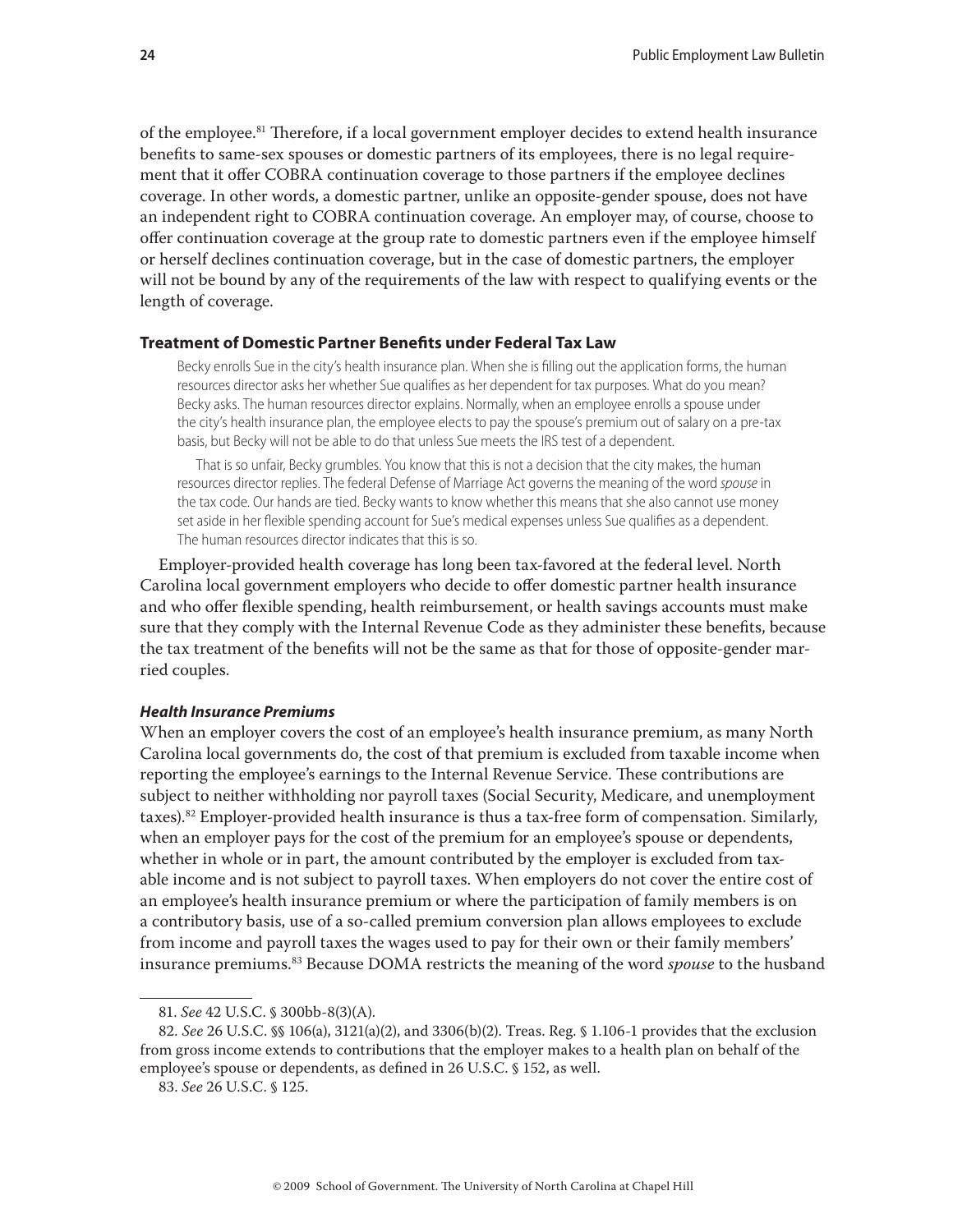or wife in an opposite-sex marriage, the payments made toward the cost of the health insurance premium of a same-sex spouse cannot be excluded from taxable income. Payments made toward the cost of the health insurance premium for a domestic partner of any gender are similarly disqualified from tax-favored status for spouses.

#### *Domestic Partners Who Qualify as Dependents under the Internal Revenue Code*

Typically, the cost of health insurance for both same-sex spouses and domestic partners is paid for with after-tax dollars. Payments for domestic partner coverage may, however, be excluded from the employee's income and made with tax-free dollars if the spouse or partner qualifies as a dependent within the meaning of Internal Revenue Code  $\S$  152. Section 152(a) defines *dependent* as either (1) a qualifying child or (2) a qualifying relative. Despite the use of the term *relative*, a qualifying relative for tax purposes does not need to be related to the taxpayer. The domestic partner of an employee may be deemed a qualifying relative if he or she meets the following criteria:

- 1. The domestic partner has the same principal place of abode as the taxpayer and is a member of the taxpayer's household for a given tax year;
- 2. The taxpayer provides over one-half of the domestic partner's support; and
- 3. The domestic partner is not a qualifying child of such taxpayer or of any other taxpayer during that year.<sup>84</sup>

Support includes amounts spent to provide food, lodging, clothing, education, medical and dental care, recreation, transportation, and similar necessities. Tax-exempt income, savings, and borrowed amounts used to support that person are included in the calculation of total support.<sup>85</sup> The definition of *dependent qualifying relative* thus excludes those same-sex spouses or domestic partners who work and earn approximately as much as or more than the employee, even where those domestic partners work for employers who do not offer health insurance coverage or who offer health insurance coverage that the domestic partner cannot afford.

If a domestic partner does meet the Internal Revenue Code Section 152 definition of dependent, however, the cost of the domestic partner's health insurance premiums is excludable from taxable income, whether the premium is paid by the employer or the employee. An employer will not usually have independent knowledge of whether an employee's domestic partner qualifies as a dependent under Section 152, however. In a 2003 Private Letter Ruling, the Internal Revenue Service advised an employer that it could rely on a domestic partner certification that contained representations that support the qualifying relative test in Section 152(d) to establish that a domestic partner is a dependent and that his or her health insurance coverage may be excluded from the employee's taxable income.<sup>86</sup> Note that because the children of an employee's domestic partner will not qualify as dependent children under Section 152 unless they are also the biological or adopted children of the employee, they too must meet the definition of a qualifying relative in order for the cost of their coverage to be excluded from taxable income.

If a domestic partner does *not* meet the Section 152 dependent test, the amount that an employee contributes to the cost of a partner's health insurance cannot be excluded from income and must be made on an after-tax basis. To the extent that an employer contributes all or part

<sup>84.</sup> *See* 26 U.S.C. § 152(d).

<sup>85. 29</sup> CFR § 1-152-1(a)(2)(i) and (ii).

<sup>86.</sup> Priv. Ltr. Rul. 200339001 (June 13, 2003).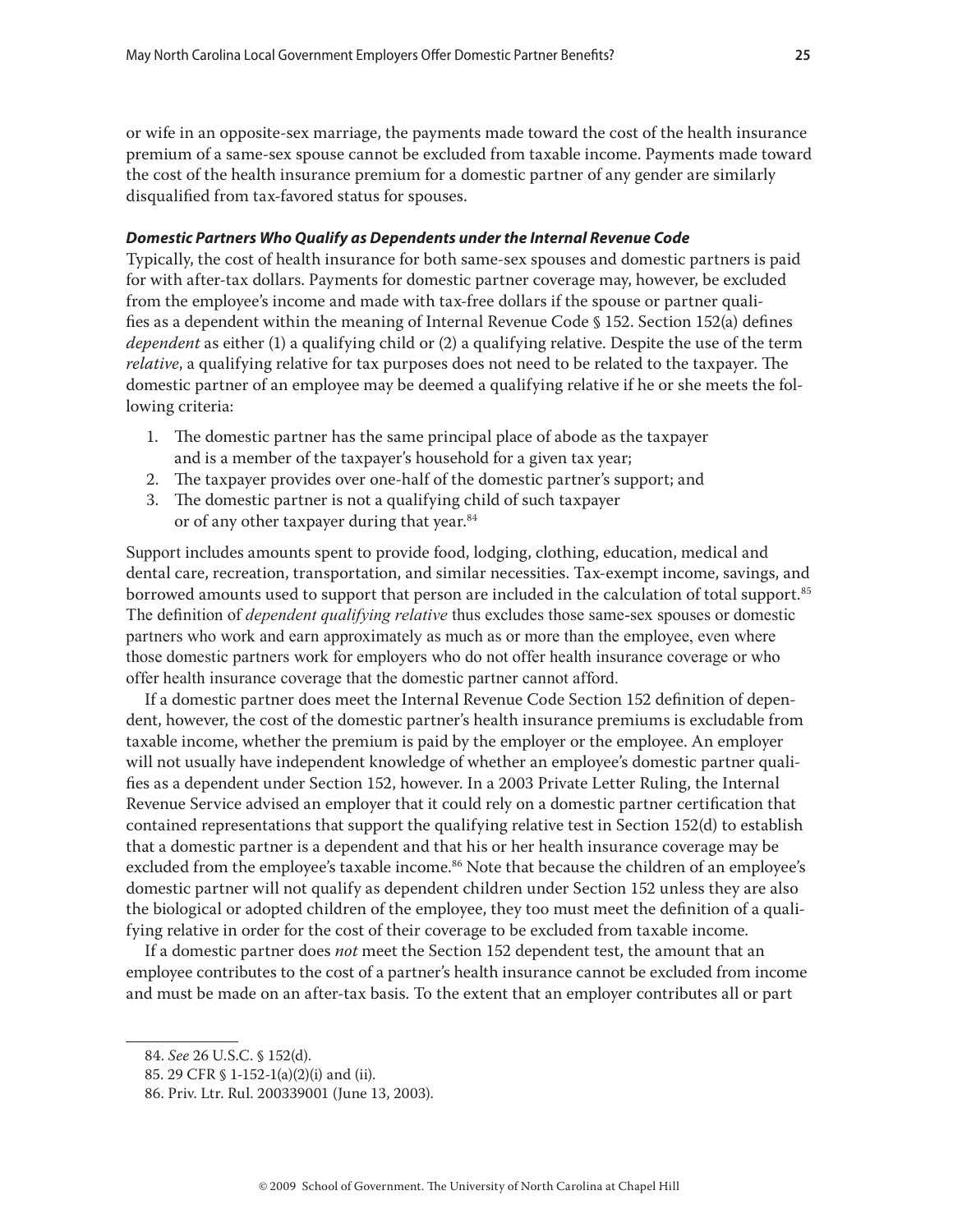of the cost of the premium for a nondependent domestic partner, the Internal Revenue Service has advised that the difference between the amount of the fair market value of the health insurance premium paid by the employer and the amount paid by the employee is includable in the employee's gross income and is subject to income tax withholding and employment taxes.<sup>87</sup>

#### *Flexible Spending Accounts, Health Reimbursement Arrangements, and Health Savings Accounts*

The medical expenses of same-sex spouses and domestic partners are similarly excluded from tax-favored treatment under flexible spending accounts (FSAs), health reimbursement arrangements (HRAs), and health savings accounts (HSAs). Flexible spending accounts allow employees to set aside wages on a pre-tax basis to pay for the unreimbursed medical expenses of "the taxpayer, his spouse and his dependents" as that term is defined in Section 152.<sup>88</sup> A health reimbursement arrangement is a form of FSA to which only an employer may contribute. The money in an HRA may be withdrawn by the employee to reimburse himself or herself for the employee's own, a spouse's, or a dependent's medical expenses. The Internal Revenue Code excludes the amount of the employer's contribution from the taxable income of the employee.<sup>89</sup> Health savings accounts are a third and more restrictive vehicle through which employees may pay for unreimbursed medical expenses for themselves and their family members with pre-tax income. Both employer and employee may contribute to an HSA, and contributions may be withdrawn to reimburse the employee for certain medical expenses for "such individual, the spouse of such individual, and any dependent" as defined in Section  $152.^{90}$  So long as the money in an HSA is spent on allowable medical expenses for the employee, legal spouse, or dependent, both the employer and employee contribution are excluded from tax.

In summary, an employer may not reimburse an employee out of an FSA, HRA, or HSA for the medical expenses of a same-sex spouse or a domestic partner unless the partner satisfies the qualifying relative test and is a dependent for tax purposes.

## **Conclusion**

North Carolina local government employers appear to have the authority to offer domestic partner benefits to their employees and their employees' same-sex spouses or domestic partners of the same or different gender. The North Carolina General Statutes give local governments employers the authority to purchase insurance and other benefits for their employees and, in the case of municipalities, their employees' dependents. The General Statutes also give local governments the authority to develop policies that will foster the hiring and retention of a capable and diligent workforce. Because the General Statutes themselves contain a rule of construction instructing that the authority given to local governments is to be construed broadly, it is reasonable to conclude that cities, counties, and other local government entities may choose to offer domestic partner benefits as a recruiting and retention tool.

<sup>87.</sup> Priv. Ltr. Rul. 200339001 (June 13, 2003); Priv Ltr. Rul. 9111018 (Dec. 14, 1990); Priv. Ltr. Rul. 9231062 (May 7, 1992).

<sup>88.</sup> *See* 26 U.S.C. § 105(b).

<sup>89.</sup> *See* IRS Notice 2002-45, in Internal Revenue Bulletin 2002-28.

<sup>90.</sup> *See* 26 U.S.C. § 223(d)(2).